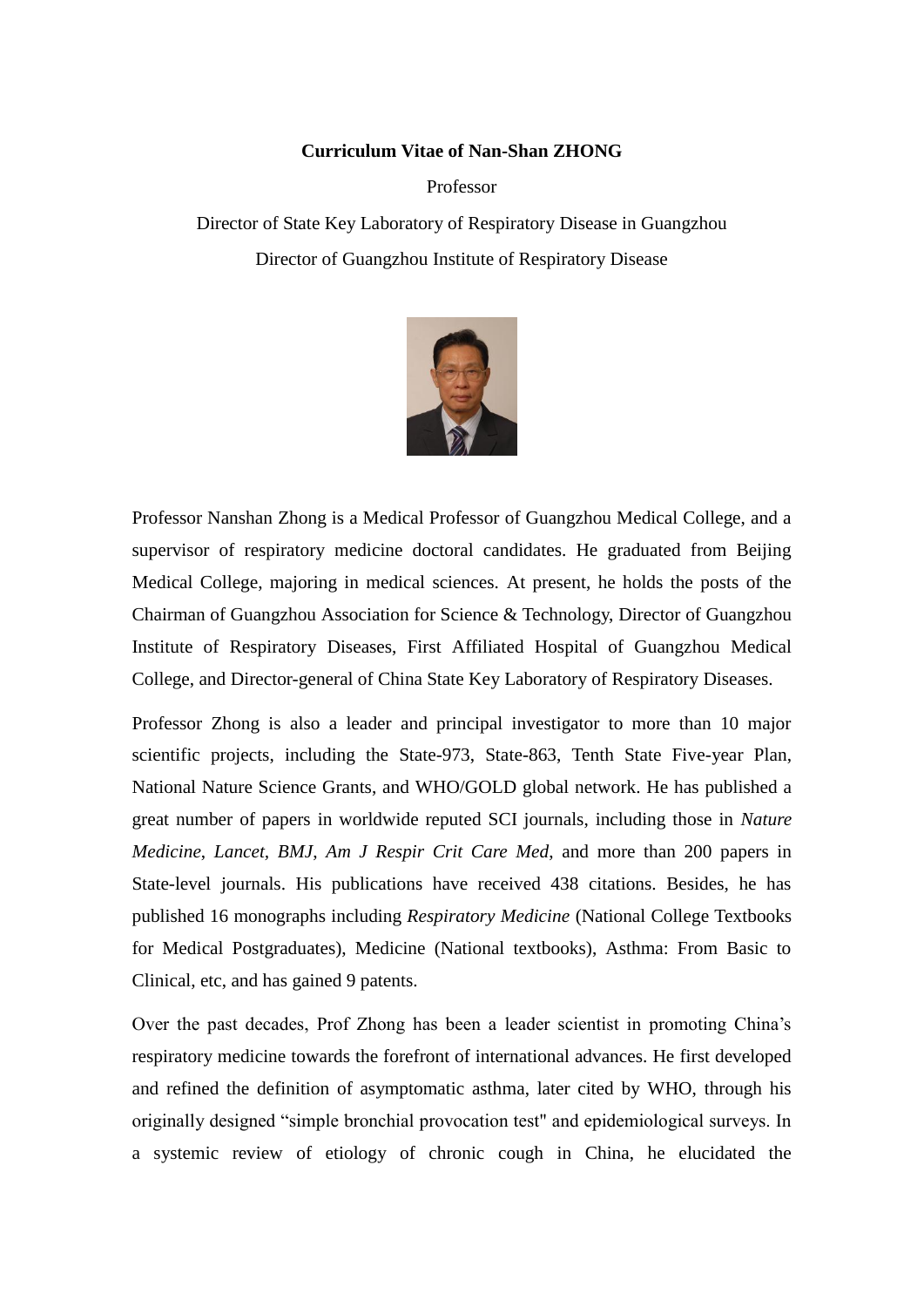neuroinflammatory mechanisms to gastroesophageal reflux induced cough. His methods for diaphragmatic function assessment during exercise for the first time demonstrated protein-energy malnutrition in even 60% of patients with early to middle stage COPD, which generated a correction equation of basic energy intake in this cohort. A national epidemiological study steered by him showed the unprecedented prevalence of COPD in China. His famous research found that hydrosulfuryl-containing expectorants (carbocysteine) can be effective in preventing or reducing acute exacerbation of COPD. The results of this study were published in a Lancet paper (2008), which evoked huge international repercussions and was voted as "paper of the year 2008". He has organized and participated in the development of a number of Chinese guidelines for diagnosis and management of bronchial asthma, COPD, chronic cough, SARS, and high-pathogenic avian flu. In 2009, he successfully established an MoE-administrated Changjiang Scholarship Team.

Due to his great achievements in medical practices and scientific education, Prof Zhong was also a recipient to Second and Third Prizes for National Natural Sciences, Outstanding Contribution Award, First Prize of Guangdong Science and Technology Awards, and Bethune Medal (2004). He became National May Day Labor Medalist (2003), National Moral Models (2007), European Respiratory Society Lifetime Honorary Fellow (2008), People Who Moved China 2009, Advanced Individual of National Medical Health Care System (2009), Fifth Higher School Teaching Masters Award (2009) and National Award for Achievements in Teaching (2009). He has been an Academician of Chinese Academy of Engineering since 1996, and was elected the President of Chinese Medical Association (2006-2011).

#### **Education:**

| 1955-1960 | Bachelor of Medicine, (Beijing Medical University, Beijing, China) |  |                                                          |  |  |  |
|-----------|--------------------------------------------------------------------|--|----------------------------------------------------------|--|--|--|
| 1979-1980 |                                                                    |  | Research Fellow (Respiratory Medicine, Royal Infirmary,  |  |  |  |
|           |                                                                    |  | University of Edinburgh, Edinburgh, UK)                  |  |  |  |
| 1980-1981 |                                                                    |  | Research Fellow (Respiratory Medicine, St. Bartholomew's |  |  |  |
|           | Hospital, University of London, London, UK)                        |  |                                                          |  |  |  |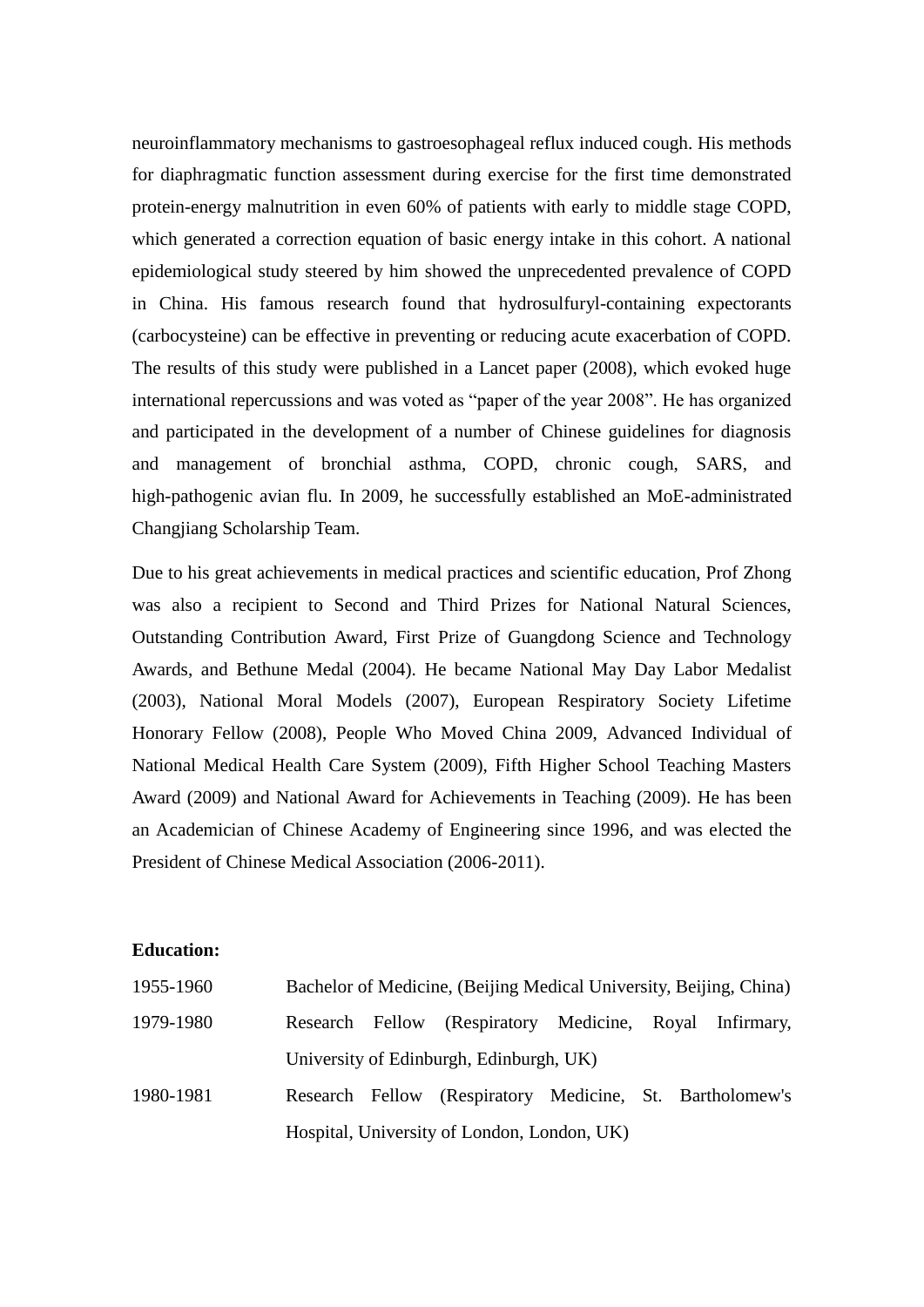# **Honorary Degrees:**

March 2007, Honarary Degree of Doctor of Medicine ,University of Edinburgh Sept.2011, Doctor of Science, honoris causa, University of Birmingham

# **Professional Chronology:**

| 1960-1971    | Assistant lecturer, Faculty of Radiology, Beijing Medical       |  |  |  |  |
|--------------|-----------------------------------------------------------------|--|--|--|--|
|              | University                                                      |  |  |  |  |
| 1971-1974    | Department of Medicine, First Affiliated Hospital,<br>Intern,   |  |  |  |  |
|              | Guangzhou Medical University                                    |  |  |  |  |
| 1974-1978    | Resident, Department of Medicine, Guangzhou Medical University  |  |  |  |  |
| 1981-present | Director, Guangzhou Institute of Respiratory Disease            |  |  |  |  |
| 1978-1983    | Attending Physician, Department of Medicine, Guangzhou Medical  |  |  |  |  |
|              | University                                                      |  |  |  |  |
| 1983-1986    | Associate Professor, Department of Medicine, Guangzhou Medical  |  |  |  |  |
|              | University                                                      |  |  |  |  |
| 1986-1996    | Professor, Department of Medicine, Guangzhou Medical University |  |  |  |  |
| 1996-present | Academician, Division of Health and Medicine, Chinese Academy   |  |  |  |  |
|              | of Engineering                                                  |  |  |  |  |
| 1986-1992    | Dean, First Affiliate Hospital, Guangzhou Medical University    |  |  |  |  |
| 1992-2002    | President, Guangzhou Medical University                         |  |  |  |  |
| 2008-present | Director, State Key Laboratory of Respiratory Disease<br>in     |  |  |  |  |
|              | Guangzhou                                                       |  |  |  |  |

## **Professional Societies:**

| 1982-1985 | Member, Executive Committee, Chinese Medical Association |
|-----------|----------------------------------------------------------|
| 1985-1990 | Member, WHO Advisory Panel on Smoking & Health           |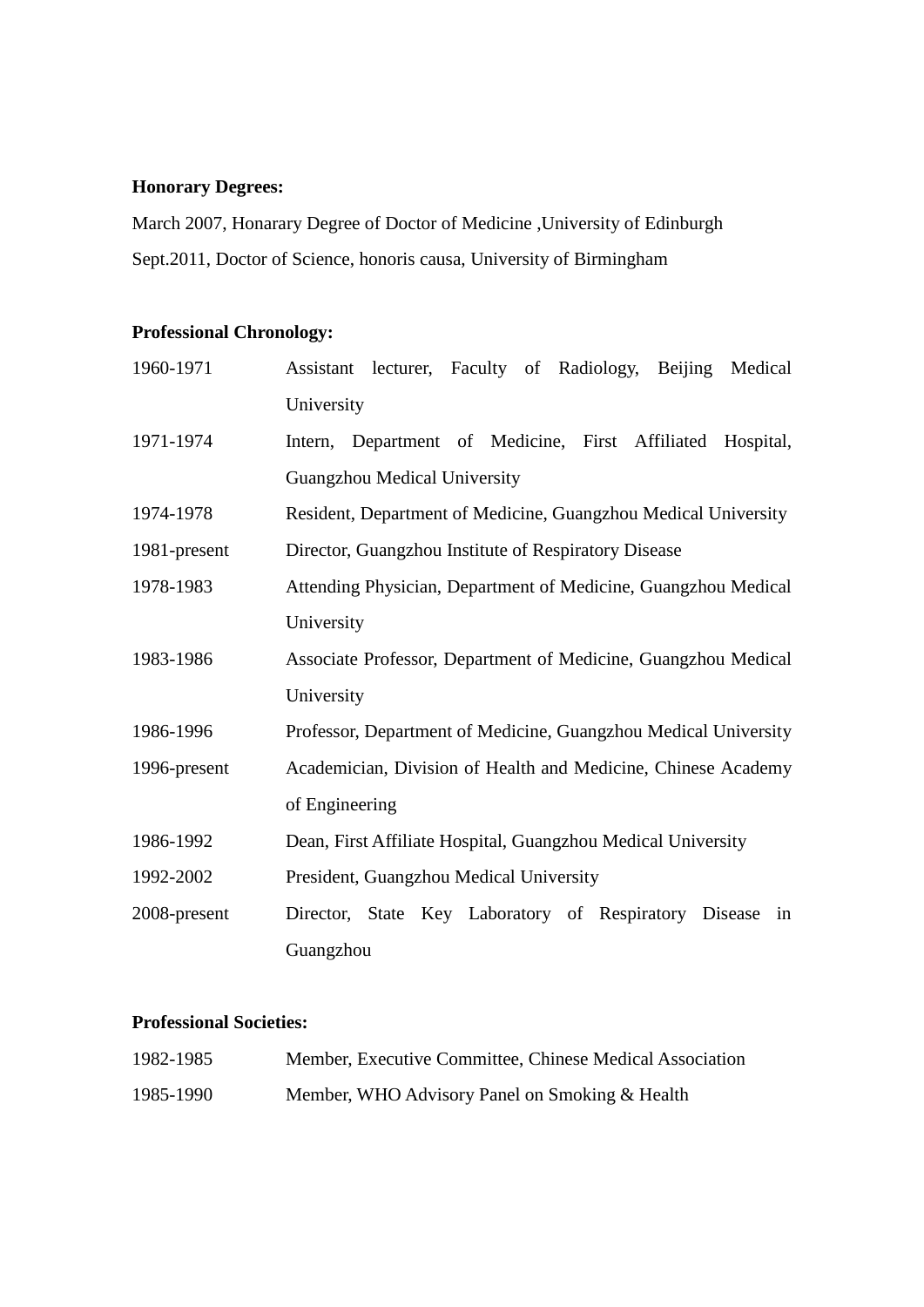| 1989-2000    | Member, Executive Committee, American College of Chest          |  |  |  |  |
|--------------|-----------------------------------------------------------------|--|--|--|--|
|              | Physician                                                       |  |  |  |  |
| 1989-present | Fellow, American College of Chest Physician (FCCP)              |  |  |  |  |
| 1995-        | Executive Director, Research & Education, Asian-Pacific Society |  |  |  |  |
|              | of Respirology                                                  |  |  |  |  |
| 1994-2000    | Vice-chairman, Chinese Society of Respiratory Diseases          |  |  |  |  |
| 1992-        | Vice-chairman, Guangdong Medical Association                    |  |  |  |  |
| 1995-2010    | Chairman, Guangzhou Association of Science and Technology       |  |  |  |  |
| 1993-        | Member, European Respiratory Society                            |  |  |  |  |
| 1997-        | Executive member, Asian-Pacific Society of Respirology (APSR)   |  |  |  |  |
| 2000-2006    | International Regent for PR China, American College of Chest    |  |  |  |  |
|              | Physicians                                                      |  |  |  |  |
| 2006-2011    | President, Chinese Medical Association                          |  |  |  |  |
| 2001-2007    | Chairman, Chinese Society of Respiratory Diseases               |  |  |  |  |
| 2005-present | Fellow, Royal College of Physicians of Ireland                  |  |  |  |  |
| 2011-present | <b>Fellow of Royal College of Physician (FRCP Edinburgh)</b>    |  |  |  |  |
| 2005-present | Fellow, honoris causa, Hong Kong Academy of Medicine            |  |  |  |  |
| 2008-present | Fellow, honoris causa, European Respiratory Society             |  |  |  |  |

# **Editorial Activities**

| 1996- | Editor Board, Journal of Hospital Medicine                        |  |  |  |  |
|-------|-------------------------------------------------------------------|--|--|--|--|
| 1992- | Editor Board, Chinese Medical Journal (English Edition)           |  |  |  |  |
| 1993- | Editor in chief, Academic Journal of Guangzhou Medical            |  |  |  |  |
|       | University                                                        |  |  |  |  |
| 1996- | Editor in chief, Journal of Modern Chinese Medical Bioengineering |  |  |  |  |
| 1995- | Reviewer, J Respirology                                           |  |  |  |  |
| 1999- | <b>Reviewer, Respiratory Medicine</b>                             |  |  |  |  |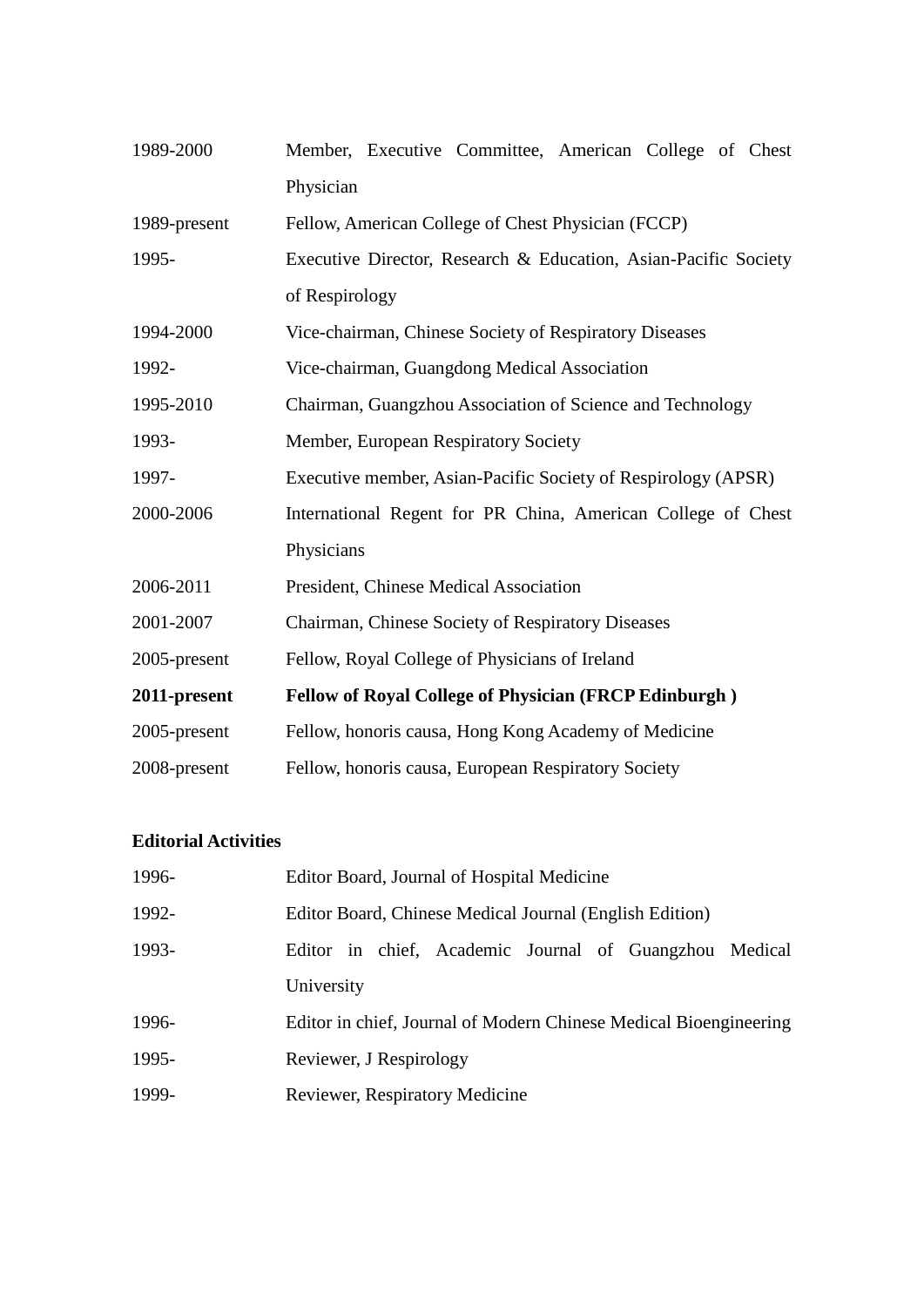| 1992-2000    | Co-editor in chief, Chinese Journal of Tuberculosis and Respiratory |  |  |
|--------------|---------------------------------------------------------------------|--|--|
|              | <b>Diseases</b>                                                     |  |  |
| 2000-        | Editor-in-chief, Chinese Journal of Tuberculosis and Respiratory    |  |  |
|              | Disease                                                             |  |  |
| 2004-present | Editor-in-chief, CHEST (authorized Chinese Edition)                 |  |  |

### **Awards and Prizes:**

- 1) China Ministry of Public Health Award for Advances in Science and Technology (1985)
- 2) National Award for Advances in Science and Technology, China (1997)
- 3) Outstanding Alumnus (1997) by "*Beijing Medical University*"
- 4) Outstanding Contribution Award (2003) by "*Guangdong Department of Science and Technology*"
- 5) Ho Leung Ho Lee Foundation Prize for Scientific and Technological Advancement (2003)
- 6) May Day Labor Medalist (2003)
- 7) National Award for Outstanding Health-care Worker in Anti-SARS Campaign (2003)
- 8) Bethune's Prize, China (2004)
- 9) Chinese Doctor Prize (2003)
- 10) National Role Model of Labors (2005)
- 11) WAO Awards for Distinguished Recognition (2007)

### **Main Contributions:**

1) Defined "Asymptomatic asthma" (Latent asthma) which was quoted by the < Global Initiative of Asthma> (WHO)1st edition ,1995 (Thorax 1990; 45: 860-5 , Chest 1992; 102: 1104-9 )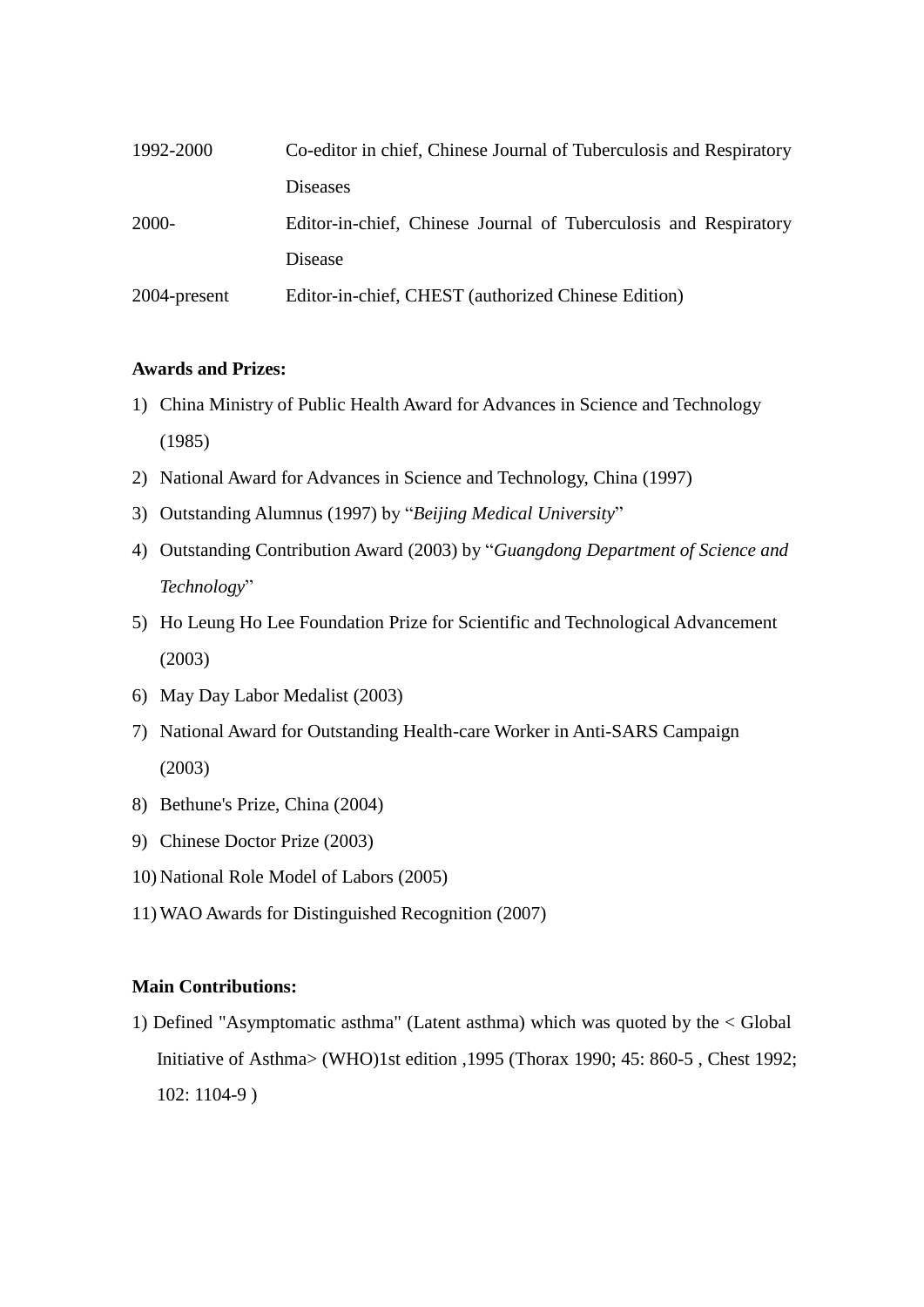- 2) Chronic Obstructive Pulmonary Disease(COPD) : Prevalence in China (Am J Respir Crit Care Med. 2007; 176(8):753-760) Biomass is one of the most risk factors of COPD in women in the rural area in China (Thorax. 2007; 62(10): 889-897 Thio compound was able to prevent acute exacerbation of COPD. Efficacy was similar to inhaled corticosteroid plus long acting B2 agonnist (Lancet 2008; 371: 2013–18 Elected as "Paper of 2008" by the Lancet Editorial Board Early intervention of COPD in the community may be benificial in reducing annual FEV1 decline (BMJ. 2010 Dec 1;341:c6387.).
- 3) Diagnosis and management of Severe Acute Respiratory Syndrome(SARS) Firstly described the real pathogen of SARS (Coronovirus but not Chlamydia ) in the mainland of China (Lancet 2003; 362: 1353-58) Right strategy in the management of SARS(Am J Respir Crit Care Med. 2003; 168(1): 7-9

Rational use of corticosteroid in the management of severe SARS (CHEST. 2006; 129: 1441-52, Brit Med J. 2006; 333: 289-91)

Using siRNA in prophylactic and therapeutic regimens against SARS coronavirus in Rhesus macaque. Nat Med. 2005 Sept;11(9):944-51. ; Antiviral Therapy. 2004; 9:365-374

- 4) Etiology of chronic cough in China (Chest. 2013 Mar 1;143(3):613-20.)
- 5) Clinical characteristics of N7N9 infection (NEJM. 2013 May 22.)

#### **Selected Publications:**

#### **Books**

NS Zhong, Diagnosis and Classification (asthma) in Global strategy for Asthma Management and Prevention WHLBI/WHO workshop (GINA)(1995)(Chap5, pp48-61)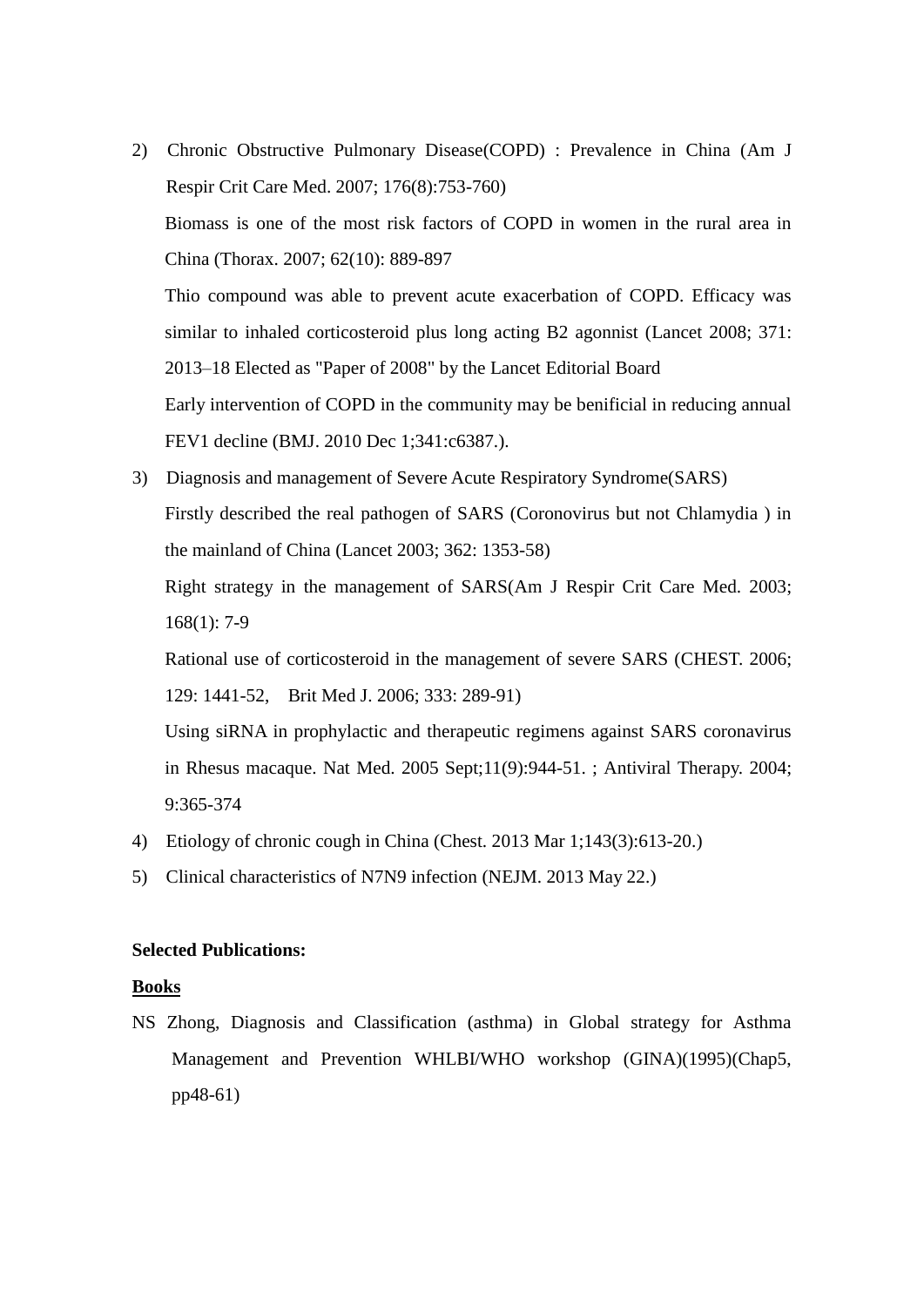- NS Zhong, Management of Asthma in Developing Countries. In: Asthma. PJ Barnes. Lippincott Raven Publishes Phildephia (1997), pp1869-1881.(Chapl27, pp1869-1882)
- NS Zhong et al. An English-Chinese-Japanese Illustrative Medical Dictionary. Man Lee Bookstore Co Ltd. Hong Kong. 1985
- NS Zhong et al. Updates in Modern Respiratory Disease. People's Health Publishing House. Beijing. 1994
- NS Zhong et al. Designs in Medical Studies. Zhongshan University Publishing House. Guangzhou. 2000
- NS Zhong et al. A Precise Handbook for Diagnosis and Treatment of Respiratory Diseases. Medimedia Co Ltd. 2001
- NS Zhong et al. Prevention and Treatment Strategies to Atypical Infectious Pneumonia. Guangdong Higher Education Publishing House. Guangzhou. 2003
- NS Zhong et al. Diagnosis and Treatment of Atypical Infectious Pneumonia. Guangdong Education Publishing House. 2003
- NS Zhong (Chief Editor) Asthma: Basis & Clinical Practice People's Health Publishing House 2004
- NS Zhong (Co-Chief Editor) Internal Medicine (5th edition)People's Health Publishing House 2006
- NS Zhong (Chief Editor) Respiratory Medicine (For Postgraduate Student) 2006

NS Zhong (Chief Editor) Respiratory Medicine (2nd edition) 2011

#### **Papers during the last ten years:**

- 1) NS Zhong et al. Bronchial hyperresponsiveness in young students in China, relation to respiratory symptoms, diagnosed asthma and risk factors. Thorax 1990; 45: 860-5
- 2) JP Zheng, NS Zhong. Energy metabolism in COPD. Chin Med J. 1991;71: 100-3.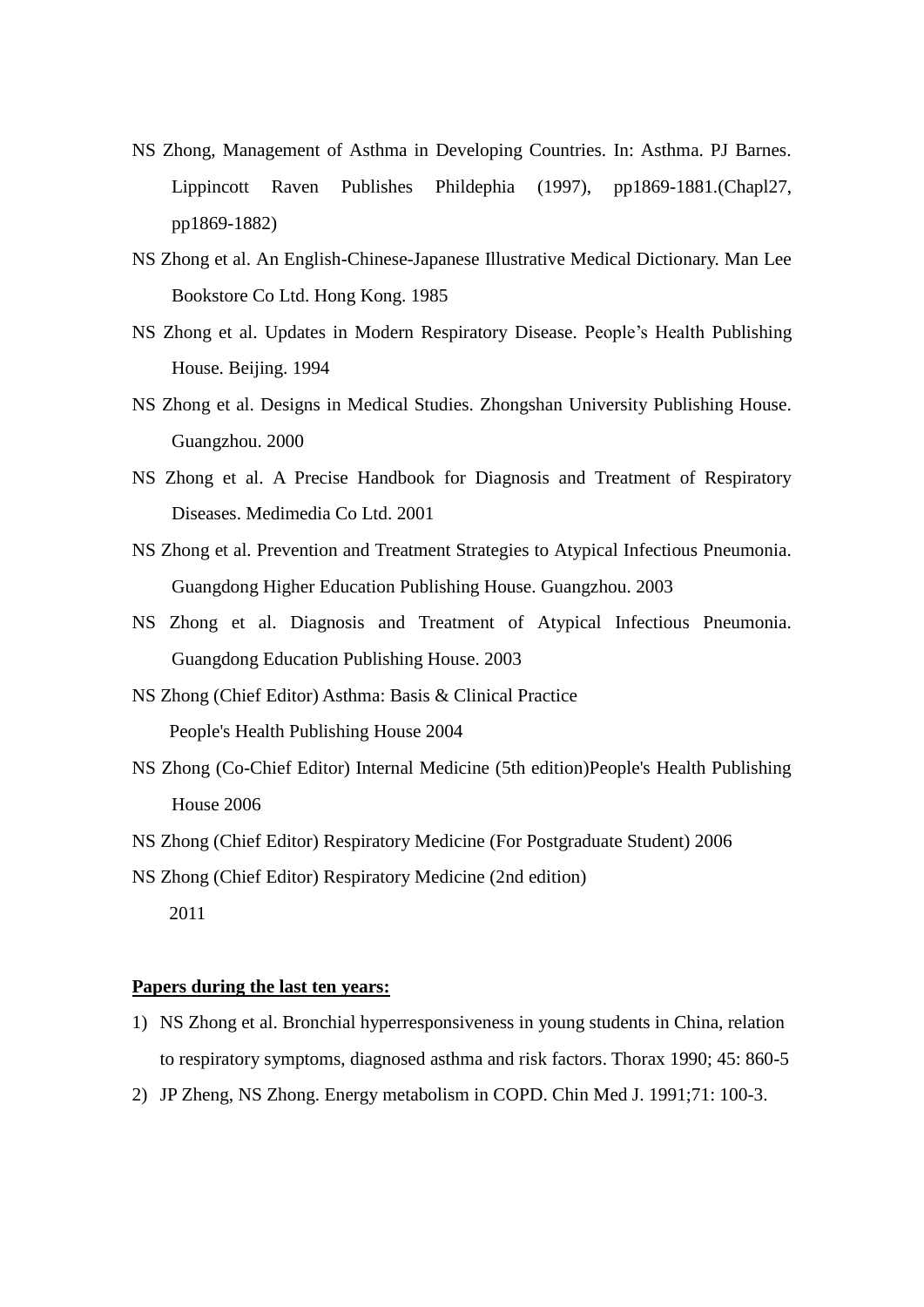- 3) NS Zhong, et al. Pressure support ventilation with facial (nasal) mask in the management of patient with acute exacerbation of COPD. Chin J Tuber Respir Dis. 1992; 15:285-8.
- 4) NS Zhong et al. Is asymptomatic bronchial hyperresponsiveness an indication of potential asthma? Chest 1992; 102: 1104-9
- 5) NS Zhong. Atopic diseases in the Chinese Community. Clin Exp Allergy 1994; 24; 297-298.
- 6) YM Luo, NS Zhong. Diaphramatic faitige in COPD. Chin J Tuber Respir Dis 1994; 17:suppl: s93-6.
- 7) YC Zhang, NS Zhong. Rehabilitalion -with facial (nasal) pressure support ventilation in patient with stable stage of COPD. Chin J Tuber Respir Dis, 1994;17:suppl: s69-73.
- 8) YX Tan, NS Zhong. Energy and protein support in ventilated patients with acute exacerbation of chronic Cor pulmonale . 1994; 33:527-530.
- 9) NS Zhong. Monitoning in mechanical ventilation. Chin J Tuber Respir Dis 1994; 17. suppl: s26-31
- 10) Xu J, Zhong NS, et al. Impacts of EDRF and endothelin on the development of pulmonary hypertension. J Beijing Med Univ. 1994; 26(suppl): 233-4
- 11) Xu J, Zhong NS, et al. Effects of hypoxia-induced endothelin release on the proliferation of pulmonary artery smooth muscle cells. Chin J Tuber Respir Dis. 1994; 17(3): 185-9
- 12)Ran PX, Ouyang NT, Chen SC, Zhong NS. Expression of oncogene Jun in the lung of rat with hypoxia. Chin J Histochem & Cytochem. 1995; 4(1): 14-8
- 13) YC Zhang, NS Zhong. COPD and noninvasive ventilation. RT Inernational . 1995; 4:99-106.
- 14) PX Ran, J Xu, NS Zhong. Effect of on endothelium- 1 and No synthase MRNA expression in pulmonary artery and right heart of rat. Chi Med J 1995; 75:479-481.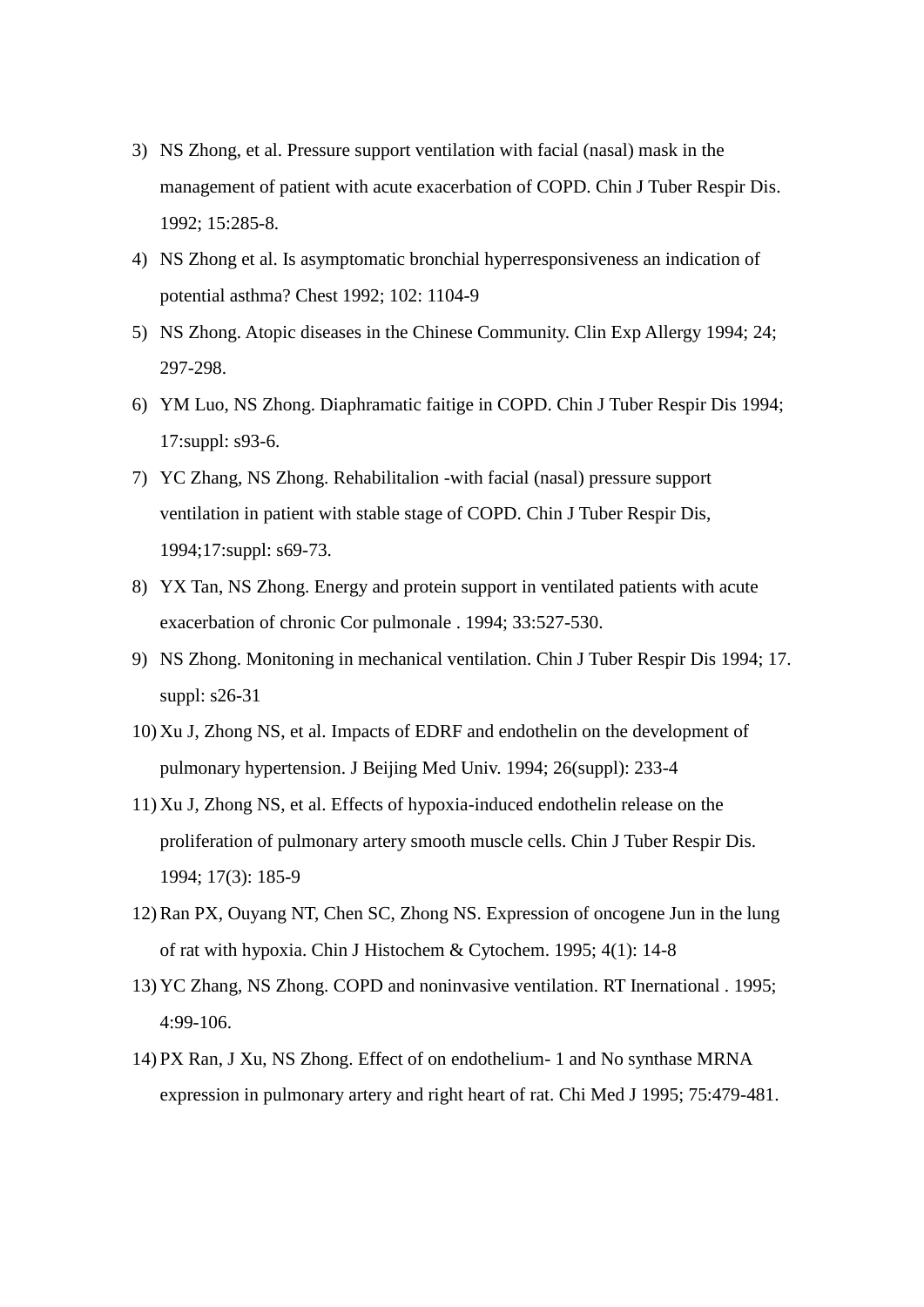- 15)J Xu, Ho s, Zhong NS et al. Endothelian-1 in the pathogenesis of chronic hypoxia induced pulmonary hypertension. Chin J Tuber Respir Dis. 1995; 18:373-6.
- 16) YX Zeng, NS Zhong. Prediction of the level of continuous positive airway pressure in the management of obstructive sleep apnea via nasal mask. Chin J Tuber Respir Dis 1996; 19:269-72.
- 17) NS Zhong. New insights into risk factors of asthma. Respiratory 1996:1159-166
- 18) NS Zhong. Asthma management in Guangzhou. Respir 1996; 3:1-2
- 19)J Xu, NS Zhong. Interaction of TNF-A and ET-1 on the pathogenesis of animal asthmatic model. Cli Exp Allergy 1997; 27:568-573.
- 20)J Xu. , Ren PX, NS Zhong. The effect of GM-CSF on endothelin-1 and endothelin converting enzyme gene expression in human airway smooth muscle cells with or without theoph lline incubation. Chin J Tuber Respir Dis, 1997 20(5): 276-9.
- 21) Ouyang NT, PX Ran, ZQ Du, T Zhu, NS Zhong. Expression of FGF-B and C-myc in mouse lung tissue affected by hypoxia. Chin J Tuber Respir Dis, 1997; 20(l):22-24.
- 22)JP Zheng, NS Zhong et al. Prophylactic effects of beclomethasone inhalation on bronchial hyperresponsivenese and asthma; a randomized, double blind parallel controlled trial. Chin J Tuber Respir Dis. 1998; 21:9-12.
- 23) NT Ouyang, NS Zhong. Effects of dexamethasone on apoptosis of airway inflammatory cells in asthmatic guinea pigs. Chin J Tuber Respir Dis, 1998 21(1l): 672-674.
- 24) WG He, J Xu, NS Zhong. Effect of inhaled-corticosteroid on the MRNA expressions of endothelin-1 and endothelin converting enzyme in bronchial asthma. Chin J Tuber Respir Dis, 1998; 21(6): 336-339.
- 25) HL Huang, BQ Sun, J Li, Mo HY, PX Ran, NS Zhong. Effects of low dose inhaled corticosteriod plus low dose theophylline on levels of serum osteocalcin and ECP in patients with asthma. Chin J Tuntern Med, 1998; 37(3):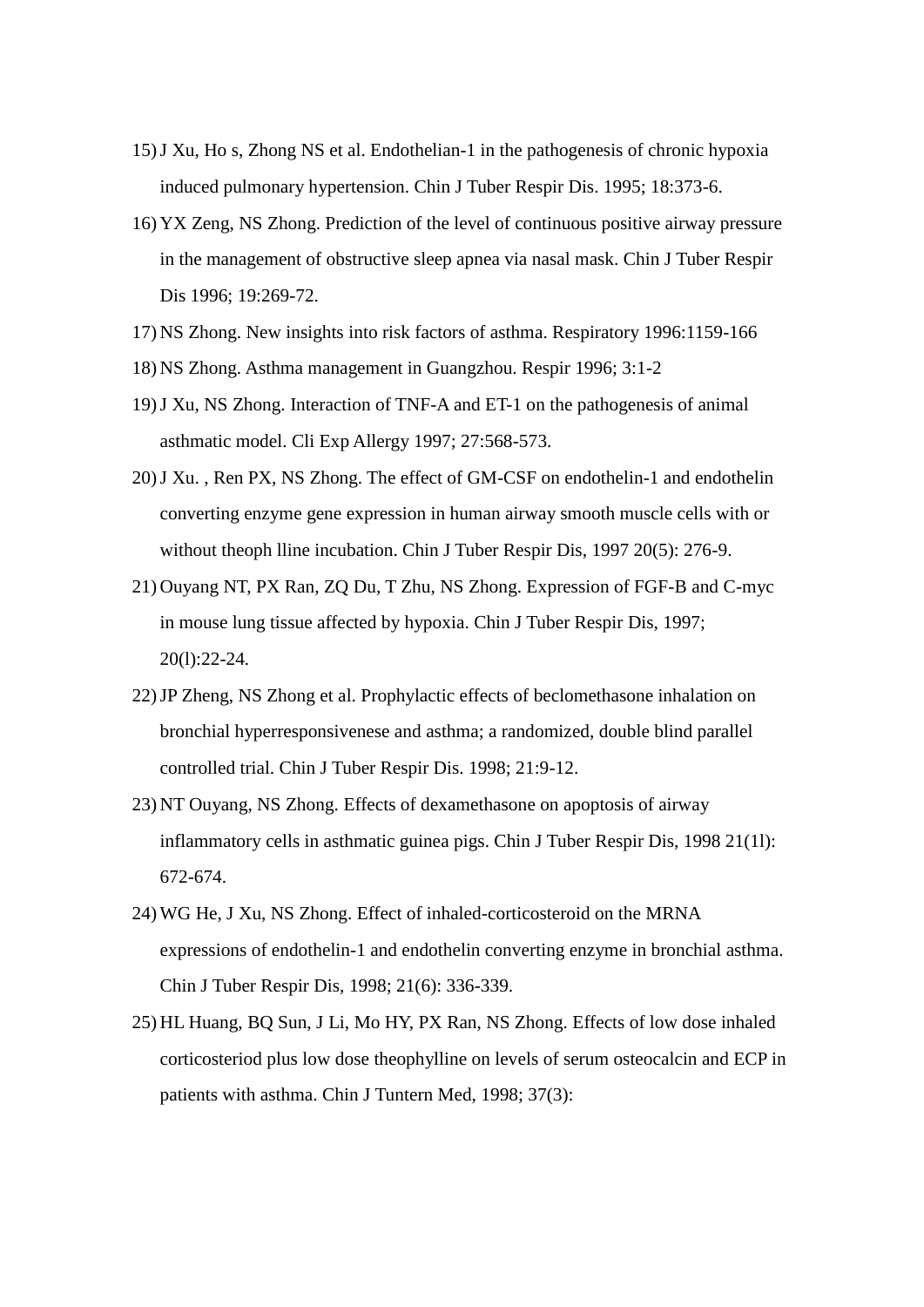- 26) H-iiang H, J Xu, NS Zhong. The changes of EGI and EG2 positive eosinophils and their clinical significance in asthmatics. Chin J Tuber Respir Dis, 1998 21(10): 612-614.
- 27) YD Xu, SC Chen, NS Zhong. L-arginine prolonged the efficacy of inhaled NO on the inhibition of hypoxia induced pulmonary hypertension. Chin J Tuber Respir Dis, 1998 21(4): 200-203.
- 28)JP Zheng, NS Zhong. Risk Factors of Environment and Occupation on lung diseases in China. J. Enviro Med. 1999; 1(2): 359-382.
- 29) SC Wen, J Xu. , NS Zhong. Effect of antisense oligonucleotides on endothelin converting enzyme expression and endothlin-1 release from airway smooth muscle cells. Chin J Tuber Respir Dis, 1999; 22(5): 279-282.
- 30)J Xu, NS Zhong. Mechanisms of bronchial hyperresponsiveness:the interaction of endothelin-1 and other cytokines. Respirology 1999; 4(4): 413-7.
- 31)JP Zheng, NS Zhong. Risk Factors of Environment and Occupation on lung diseases in China. J. Enviro Med. 1999; 1(2): 359-382.
- 32)JH Liang, NS Zhong. A new type of liposomes delivery system. Chin J Tuber Respir Dis, 1999; 22(8): 474.
- 33) SC Wen, YC Zhang, J Xu, NS Zhong. Endothelin-1 induces IL-8 expression in human airway epithelia] cells by activating Nuclear factor-KB. Eur Respir J, 2000; 16(Supplement 31) 568s.
- 34) SC Wen, J Xu, NS Zhong. Effects of antisense endothelin converting enzyme (ECE-1) RNA on TNFA induced ECE MRNA expression in bronchial epithelial carcinoma cells. Eur Respir J. 2000; 16(Supplement 31) 178s.
- 35) He MZ, J Xu, H Zhang, AC Xue, NS Zhong. Quantitative assay of IL-8 MRNA expression and IL-10 MRNA expression in peripheral blood mononuclear cells (PBMCs). Eur Respir J. 2000; 16(Supplement 31) 283s.
- 36) YH Zhang, J Xu, NS Zhong. Activation of NF-KB. In respiratory syncytial virus infected Balb/c mice. Eur Respir J. 2000; 16(Supplement 3 1) 283s.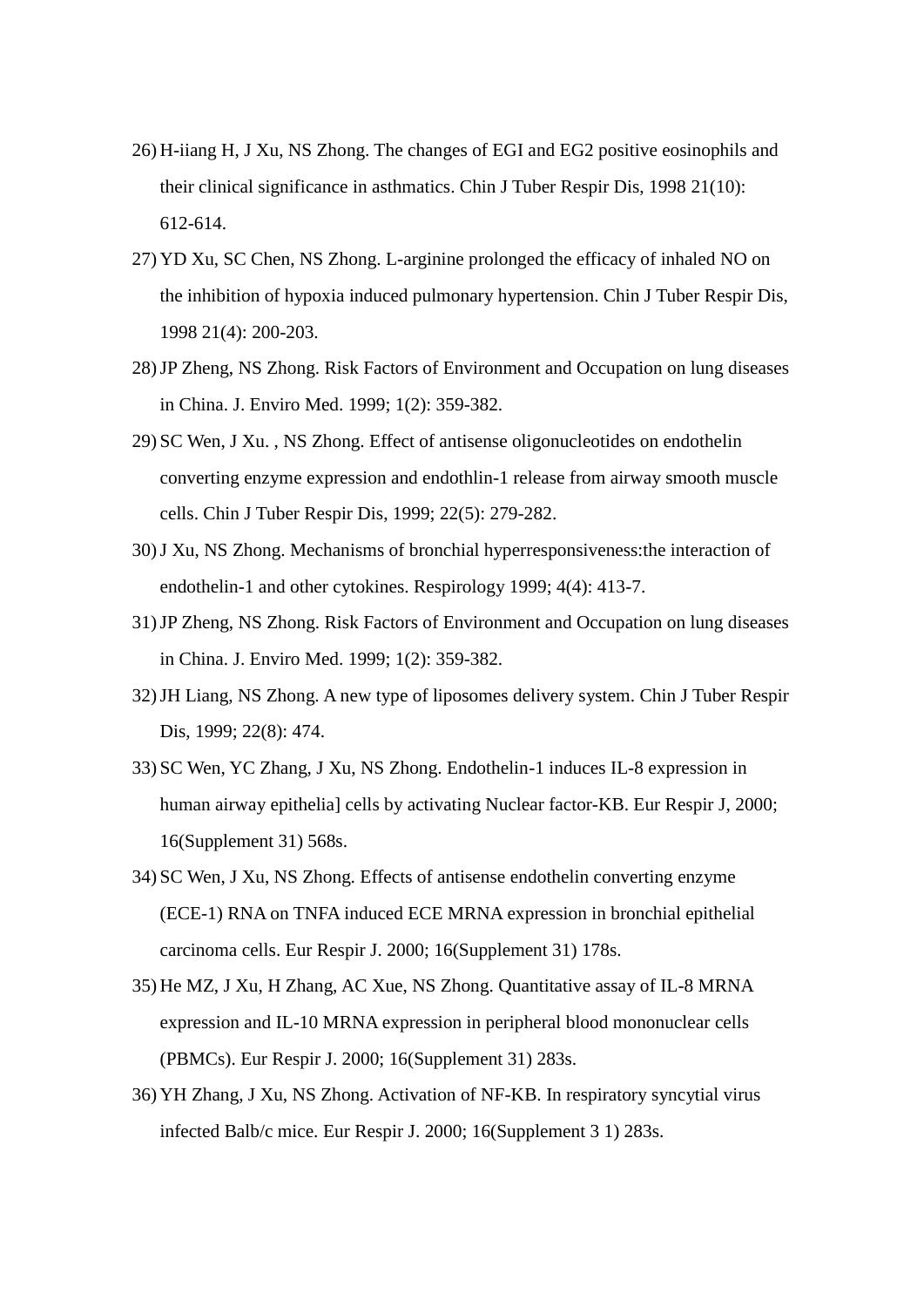- 37) W Zhang, NS Zhong, J Xu. Expression of GM-CSF MRNA in asthmatic patients. Chin J Tuber Respir Dis, 2000; 23(9): 534-537
- 38) He MZ, Zhang H, NS Zhong. Quantification of IL-8 MRNA expression by competitive RT-PCR in peripheral blood mononuclear cells in asthmatics. Journal of Zhongshan University. 2000; 39(2): 92-96.
- 39) HL Huang, RX Chang, PX Ran, NS Zhong. Ifite-induced interleukin-5 and interleukin-4 expressions in peripheral blood mononuclear cells from asthmatic children with respiratory syncytial virus infection. Chin J Tuber Respir Dis, 2000; 22(4): 217-220.
- 40) AH Chen, NS Zhong. A cysteinyl leukotriene receptor antagonist (Zafirlukast) inhibits leukotriene C4 induced endothelin-1 expression and release from human airway epithelial cells and smooth muscle cells. Chin J Tuber Respir Dis, 2000; 23(10): 617-620.
- 41)J Li, HY Mo, NS Zhong. Effect of low dose of inhaled corticosteroid combined with small dose of oral theophylline on the management of bronchial asthma. Chin J Tuber Respir Dis, 2000 23(6): 336-339.
- 42) Asher I Boner A NS Zhong. Prevention of allergy and asthma: interim report. Allergy 2000 Nov; 55(11): 1069-88
- 43) S Huang, NS Zhong. Chronic airway inflammation and atopic features in cough variant asthma. Chemosphere, 2000 Jul; 41(1-2): 139-42.
- 44) GW Wong, Hui DS Chan HH Fok TF, Leung R, NS Zhong. Prevalence of respiratory and atopic disorders in Chinese schoolchildren. Clin Exp Allergy, 2001; 31(8):1225-31.
- 45) NS Zhong. Pharmacokinetics and safety of oral theophylline. ATS 2001 –San Francisco, California, USA 97th International Conference, 2001.
- 46) JP Zheng, NS Zhong. Normative values of pulmonary function testing in Chinese adults. Chin Med J (Engl), 2002; 115(1): 50-4.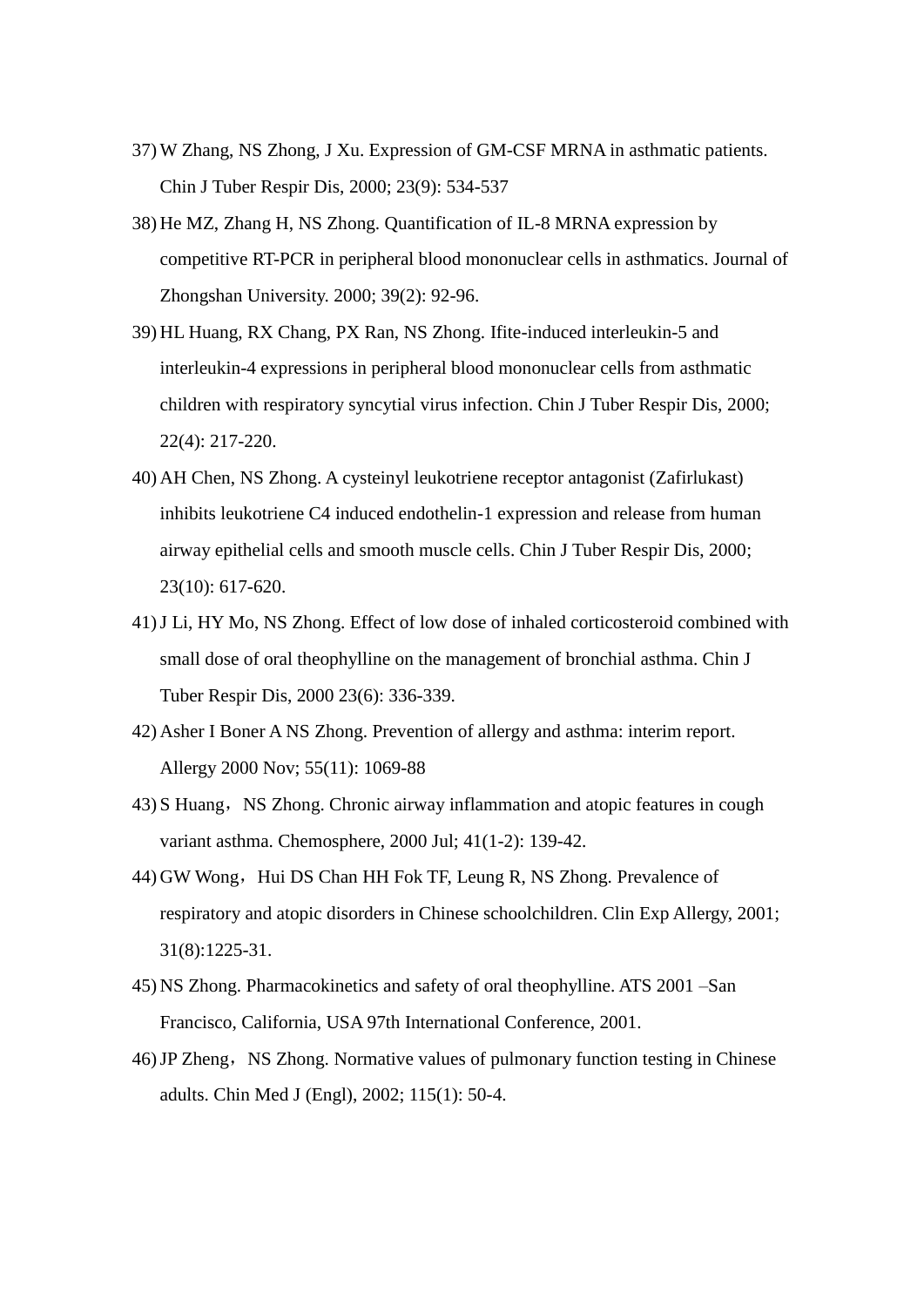- 47) GW Wong, Li ST Hui DS Fok TF, NS Zhong. Individual allergens as risk factors for asthma and bronchial hyperresponsiveness in Chinese children. Eur Respir J, 2002 Feb; 19(2): 288-93.
- 48) NS Zhong. Fighting SARS in grand collaboration: Our strategies. Chinese Medical Journal. 2003;6(6):803~804
- 49) NS Zhong, et al. Fighting SARS in grand collaboration: our strategy. Chin J Tuber Respir Dis. 2003;26(6):321 $\sim$ 322;
- 50) NS Zhong. Diagnosis and treatment of SARS. Chin General Clin J. 2003; 19(10): 865-867
- 51) NS Zhong, GQ Zeng. Our strategies for fighting severe acute respiratory syndrome (SARS). Am J Respir Crit Care Med. 2003; 168(1): 7-9
- 52) NS Zhong, et al. Epidemiology and cause of severe acute respiratory syndrome (SARS) in Guangdong, People's Republic of China, in February, 2003. Lancet 2003; 362: 1353-58
- 53) WK Lam, NS Zhong, WC TAN. Overview on SARS in Asia and the World. Respirology. 2003; 8: S2-S5
- 54) K Tsang, NS Zhong. SARS: pharmacotherapy. Respirology 2003; 8:S25-S30
- 55) LYC Yam, RC Chen, NS Zhong. SARS: ventilatory and intensive care. Respirology 2003; 8: S31-S35
- 56) PM Calverley, W Boonsawat, Z Csek, NS Zhong, S Peterson, H. Olsson. Maintenance therapy with budesonide and formoterol in chronic obstructive pulmonary disease. Eur Respir J 2003; 22:912-919
- 57)BJ Zheng, Y Guan, J Li , NS Zhong. Prophylactic and therapeutic effects of small interfering RNA targeting SARS-Coronavirus. Antiviral Therapy. 2004; 9:365-374
- 58) NS Zhong, JP Zheng, Michael JH, Du X. Comparison of Salmeterol/Fluticasone Propionate via a SingleInhaler with Budesonide Alone in Control of Mild-to-Moderate Asthma. Clinical Drug Investigation; 2004; 24(10):583-92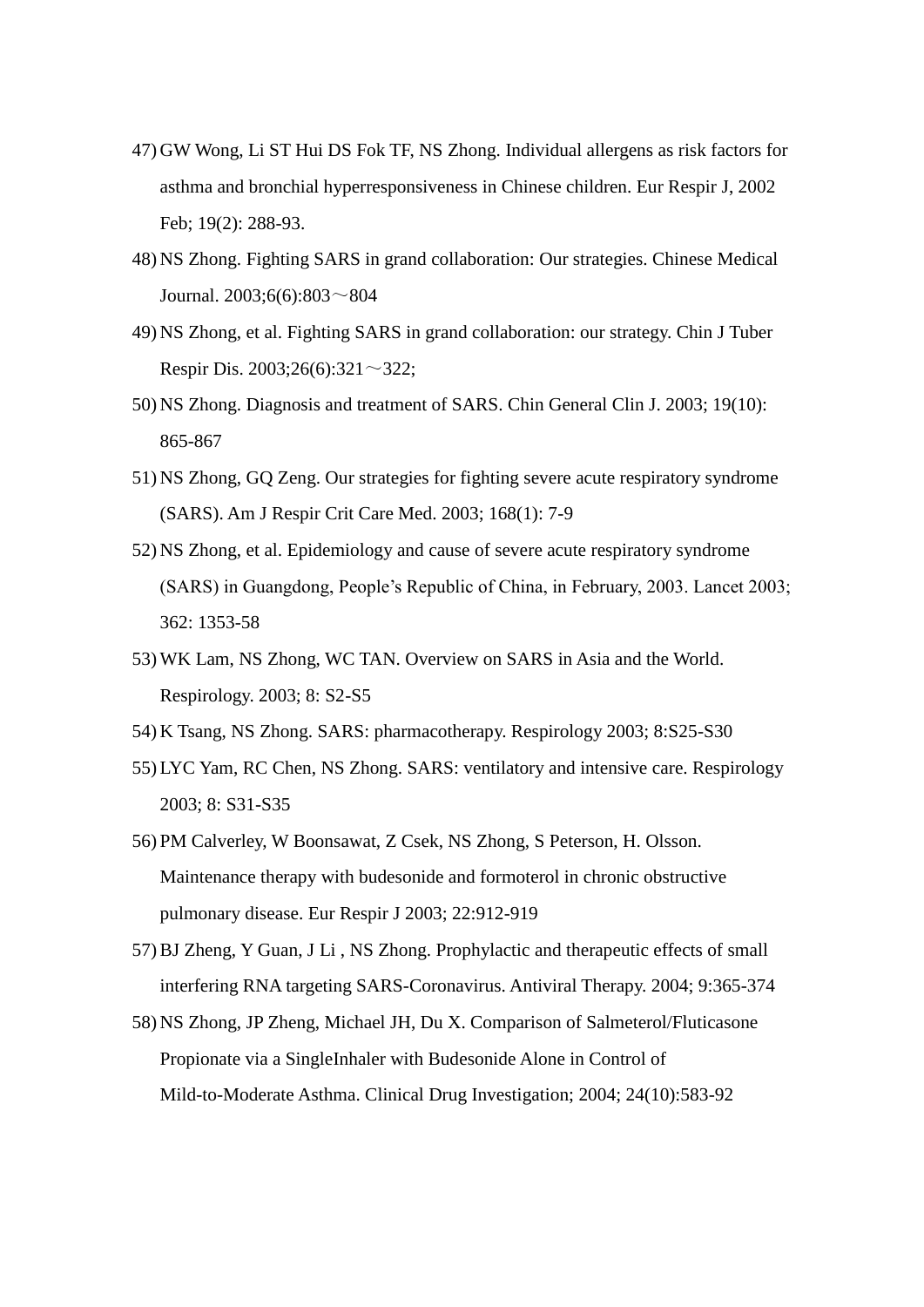- 59) NS Zhong, G Wong. Epidemiology of Severe Acute Respiratory Syndrome (SARS): Adults and Children. Paediatric Respiratory Review. 2004; 5(4)270-4
- 60) Li BJ, Tang Q, Cheng D, Qin C, Xie FY, Wei Q, Xu J, Liu Y, Zheng BJ, Woodle MC, Zhong N, Lu PY. Using siRNA in prophylactic and therapeutic regimens against SARS coronavirus in Rhesus macaque. Nat Med. 2005 Sept;11(9):944-51.
- 61) Mo H; Zeng G; Ren X; Li H; Ke C; Tan Y; Cai C; Lai K; Chen R; Chan Yeung M; Zhong N. Longitudinal profile of antibodies against SARS-coronavirus in SARS patients and their clinical significance. Respirology. 2006; 11(1):49-53
- 62)Chen RC, Tang XP, Tan SY, Liang BL, Wan ZY, Fang JQ, Zhong NS. Treatment of SARS with glucosteroids: The Guangzhou experience. CHEST. 2006; 129: 1441-52
- 63) Zhong NS, Zeng GQ. What have we learned from SARS epidemics in China? Brit Med J. 2006; 333: 289-91
- 64) Zheng JP, Yang L, Wu YM, Chen P, Wen ZG, Huang WJ, Shi Y, Wang CZ, Huang SG, Sun TY, Wang GF, Xiong SD, Zhong NS. The efficacy and safety of combination salmeterol (50 microg)/fluticasone propionate (500 microg) inhalation twice daily via accuhaler in Chinese patients with COPD. Chest. 2007;132(6):1756-63.
- 65) Liu S; Zhou Y; Wang X; Wang D; Lu J; Zheng J; Zhong N; Ran P. Biomass fuels are the probable risk factor for chronic obstructive pulmonary disease in rural South China. Thorax. 2007; 62(10): 889-897
- 66) Zhou BP, Zhong NS, Guan Yi. Treatment with convalescent plasma for influenza A (H5N1) infection. NEJM. 2007; 357:14-15
- 67) Zhong N; Wang C; Yao W; Chen P; Kang J; Huang S; Chen B; Wang C; Ni D; Zhou Y; Liu S; Wang X; Wang D; Lu J; Zheng J; Ran P. Prevalence of chronic obstructive pulmonary disease in China: a large, population-based survey. Am J Respir Crit Care Med. 2007; 176(8):753-760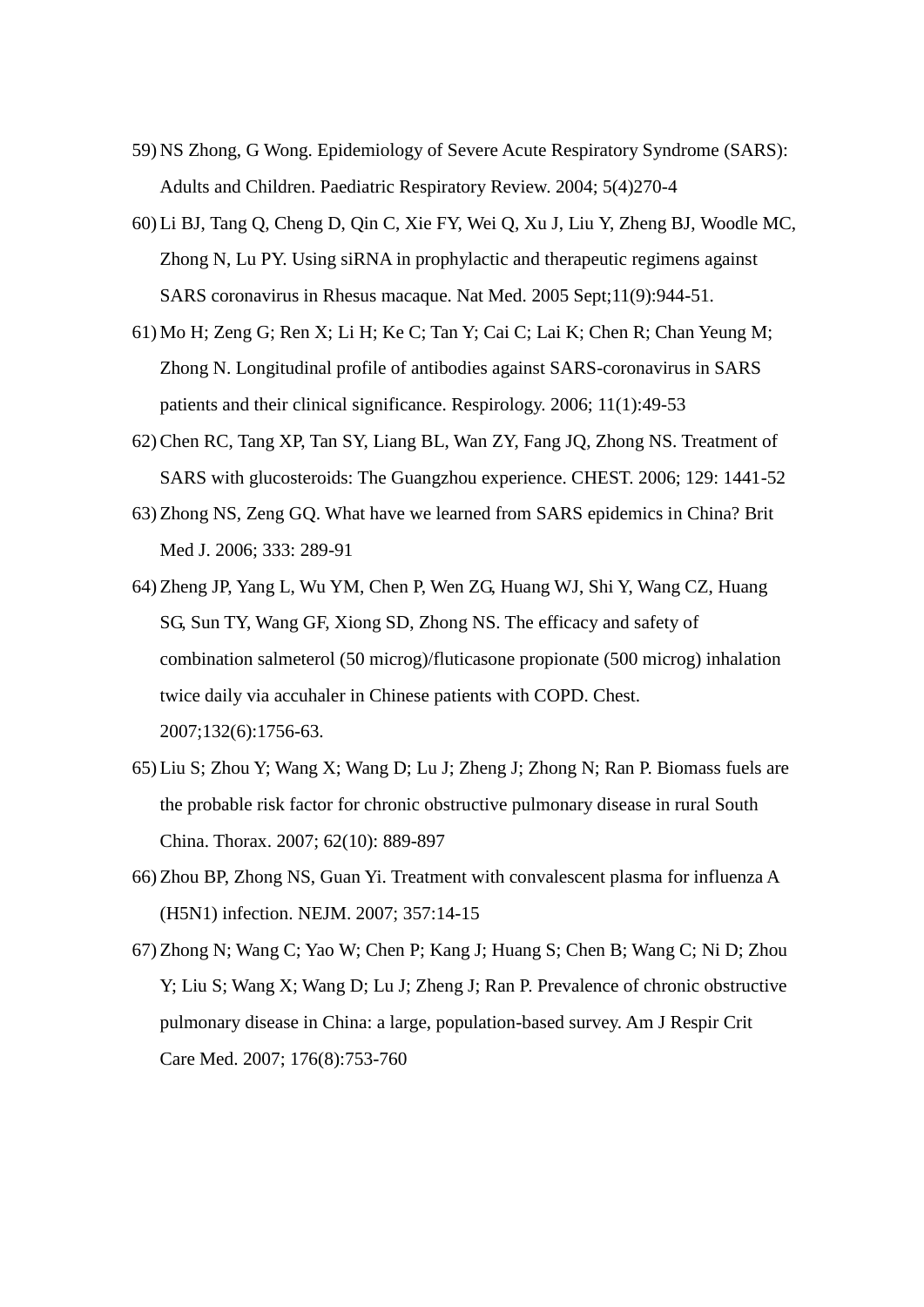- 68) Zhong NS, Zeng GQ. Pandemic planning in China: Applying lessons from severe acute respiratory syndrome. Respirology. Respirology (2008) 13 (Suppl. 1), S33–S35
- 69) Zheng JP, Kang J, Huang SG, Chen P, Yao WZ, Yang L, Bai CX, Wang CZ, Wang C, Chen BY, Shi Y, Liu CT, Chen P\*, Li Q, Wang ZS, Huang YJ, Luo ZY, Chen FP, Yuan JZ, Yuan BT, Qian HP, Zhi RC, Zhong NS. Effect of carbocisteine on acute exacerbation of chronic obstructive pulmonary disease (PEACE Study): a randomised placebo-controlled study. Lancet 2008; 371: 2013–18
- 70) Zhong N. Preparing for the next flu pandemic: from SARS to avian flu. Singapore Med J 2008; 49(8) : 595-598
- 71) He Z, Li B, Yu L, Liu Q, Zhong N, Ran P. Suppression of oxidant-induced glutathione synthesis by erythromycin in human bronchial epithelial cells. Respiration. 2008;75(2):202-9.
- 72) Li J, Zhou Z, An J, Zhang C, Sun B, Zhong N. Absence of relationships between tuberculin responses and development of adult asthma with rhinitis and atopy. Chest. 2008 Jan;133(1):100-6.
- 73) Zhang D, Yin P, Freemantle N, Jordan R, Zhong N, Cheng KK. An assessment of the quality of randomised controlled trials conducted in China. Trials. 2008 Apr 24;9:22.
- 74)Chen X, Sun R, Hu J, Mo Z, Yang Z, Liao D, Zhong N. Attenuation of bleomycin-induced lung fibrosis by oxymatrine is associated with regulation of fibroblast proliferation and collagen production in primary culture. Basic Clin Pharmacol Toxicol. 2008 Sep;103(3):278-86.
- 75)Cai C, Zeng Y, Chen H, Gu Y, Zeng Q, Zhong N. Fibrobronchoscopic evidence of endobronchial hairs in intrapulmonary teratoma with hemoptysis but without trichoptysis. Am J Med Sci. 2008 Nov;336(5):441-4.
- 76) He C, Liu M, Zhou C, Zhang J, Ouyang M, Zhong N, Xu J. Detection of epidermal growth factor receptor mutations in plasma by mutant-enriched PCR assay for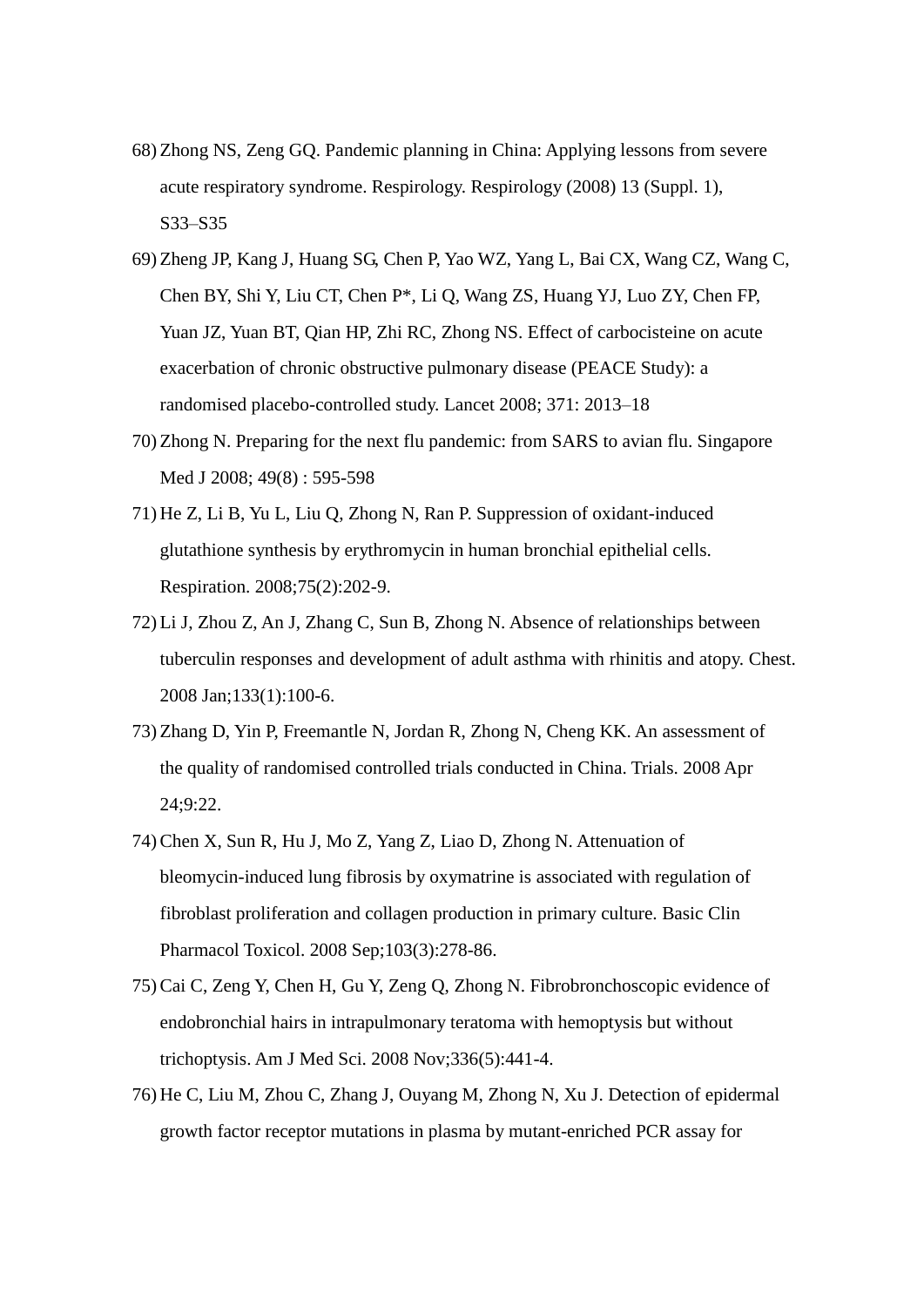prediction of the response to gefitinib in patients with non-small-cell lung cancer. Int J Cancer. 2009 Nov 15;125(10):2393-9.

- 77) Wu J, Xu J, Cai C, Gao X, Li L, Zhong N. Ag85B DNA vaccine suppresses airway inflammation in a murine model of asthma. Respir Res. 2009 Jun 16;10:51.
- 78) Zhang Q, Lai K, Xie J, Chen G, Zhong N. Does unrestrained single-chamber plethysmography provide a valid assessment of airway responsiveness in allergic BALB/c mice?Respir Res. 2009 Jul 3;10:61.
- 79) He J, Ying W, Yang H, Xu X, Shao W, Guan Y, Jiang M, Wu Y, Zhong B, Wang D, Tucker S, Zhong N. Gemcitabine plus cisplatin chemotherapy with concurrent para-toluenesulfonamide local injection therapy for peripherally advanced nonsmall cell lung cancer larger than 3 cm in the greatest dimension. Anticancer Drugs. 2009 Oct;20(9):838-44.
- 80) Xie J, Zhang Q, Zhong N, Lai K. BAL fluid 8-isoprostane concentrations in eosinophilic bronchitis and asthma. J Asthma. 2009 Sep;46(7):712-5.
- 81) Xie J, Zhang Q, Lai K, Zhong N. Measurement of nasal airway resistance and response in mice. Int Arch Allergy Immunol. 2010;151(3):262-4.
- 82) Lu W, Ran P, Zhang D, Peng G, Li B, Zhong N, Wang J. Sildenafil inhibits chronically hypoxic upregulation of canonical transient receptor potential expression in rat pulmonary arterial smooth muscle. Am J Physiol Cell Physiol. 2010 Jan;298(1):C114-23.
- 83)Chen L, Lai K, Xie J, Zhong N. Establishment of airway eosinophilic bronchitis mouse model without hyperresponsiveness by ovalbumin. Clin Exp Med. 2011 Mar;11(1):19-24.
- 84) Peng G, Lu W, Li X, Chen Y, Zhong N, Ran P, Wang J. Expression of store-operated Ca2+ entry and transient receptor potential canonical and vanilloid-related proteins in rat distal pulmonary venous smooth muscle. Am J Physiol Lung Cell Mol Physiol. 2010 Nov;299(5):L621-30.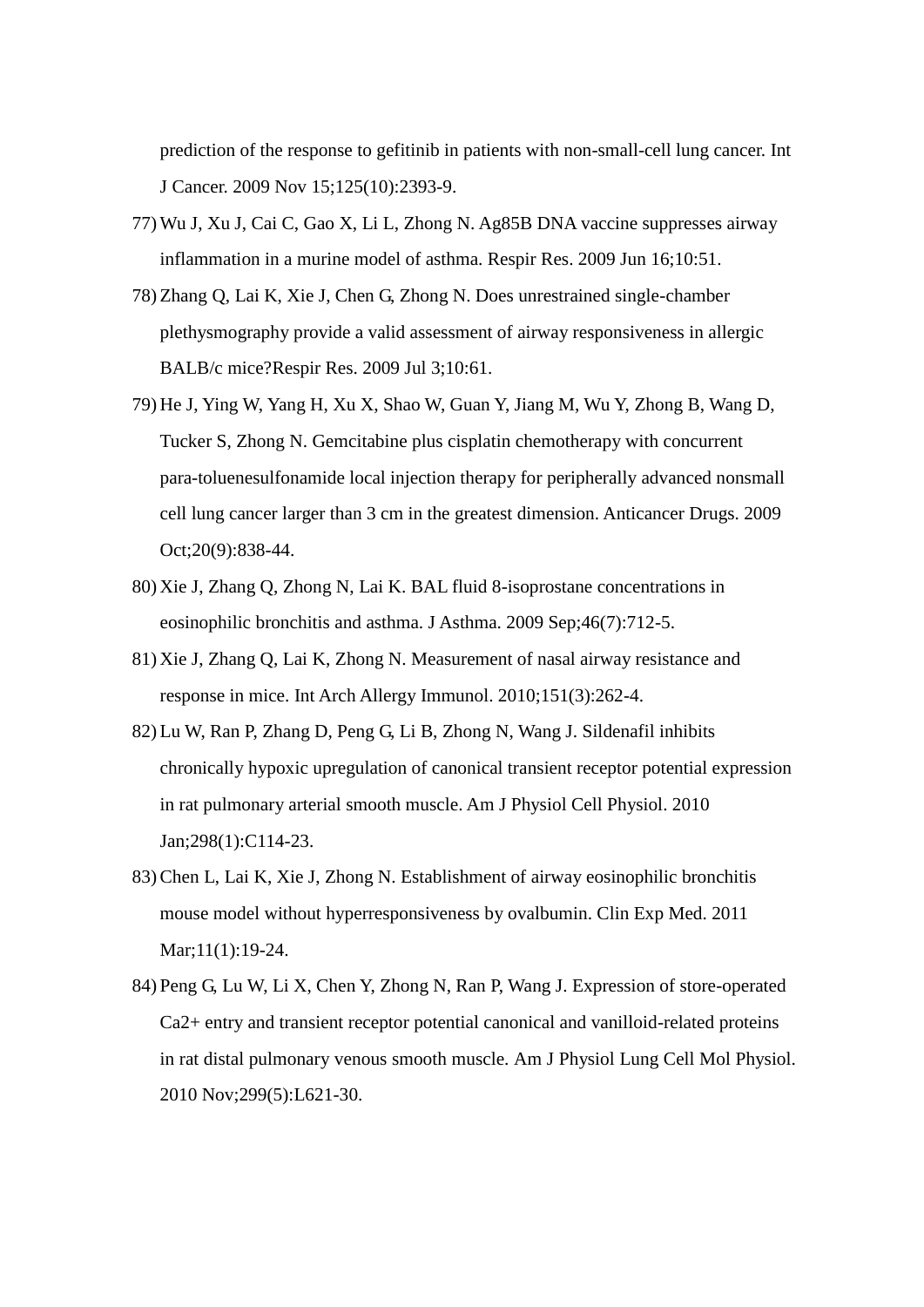- 85) Lu W, Ran P, Zhang D, Lai N, Zhong N, Wang J. Bone morphogenetic protein 4 enhances canonical transient receptor potential expression, store-operated Ca2+ entry, and basal [Ca2+]i in rat distal pulmonary arterial smooth muscle cells. Am J Physiol Cell Physiol. 2010 Dec;299(6):C1370-8.
- 86) Zhou Y, Hu G, Wang D, Wang S, Wang Y, Liu Z, Hu J, Shi Z, Peng G, Liu S, Lu J, Zheng J, Wang J, Zhong N, Ran P. Community based integrated intervention for prevention and management of chronic obstructive pulmonary disease (COPD) in Guangdong, China: cluster randomised controlled trial. BMJ. 2010 Dec 1;341:c6387.
- 87) Guan Y, Zeng Q, Yang H, Zheng J, Li S, Gao Y, Deng Y, Mei J, He J, Zhong N. Pulmonary alveolar proteinosis: quantitative CT and pulmonary functional correlations. Eur J Radiol. 2012 Sep;81(9):2430-5.
- 88) Li J, Huang Y, Lin X, Zhao D, Tan G, Wu J, Zhao C, Zhao J, Spangfort MD, Zhong N; China Alliance of Research on Respiratory Allergic Disease (CARRAD). Influence of degree of specific allergic sensitivity on severity of rhinitis and asthma in Chinese allergic patients. Respir Res. 2011 Jul 15;12:95.
- 89)Chung KF, Zhang J, Zhong N. Outdoor air pollution and respiratory health in Asia. Respirology. 2011 Oct;16(7):1023-6.
- 90)Chen L, He Z, Qin L, Li Q, Shi X, Zhao S, Chen L, Zhong N, Chen X. Antitumor effect of malaria parasite infection in a murine Lewis lung cancer model through induction of innate and adaptive immunity. PLoS One. 2011;6(9):e24407.
- 91) Zhong N, Zheng J, Wen F, Yang L, Chen P, Xiu Q, Yao W, Sun T, Zhao Z, Shen H, Shi Y, Lin J, Li Q. Efficacy and safety of budesonide/formoterol via a dry powder inhaler in Chinese patients with chronic obstructive pulmonary disease. Curr Med Res Opin. 2012 Feb;28(2):257-65.
- 92) Yang Z, Wang Y, Zhong S, Zhao S, Zeng X, Mo Z, Qin S, Guan W, Li C, Zhong N. In vitro inhibition of influenza virus infection by a crude extract from Isatis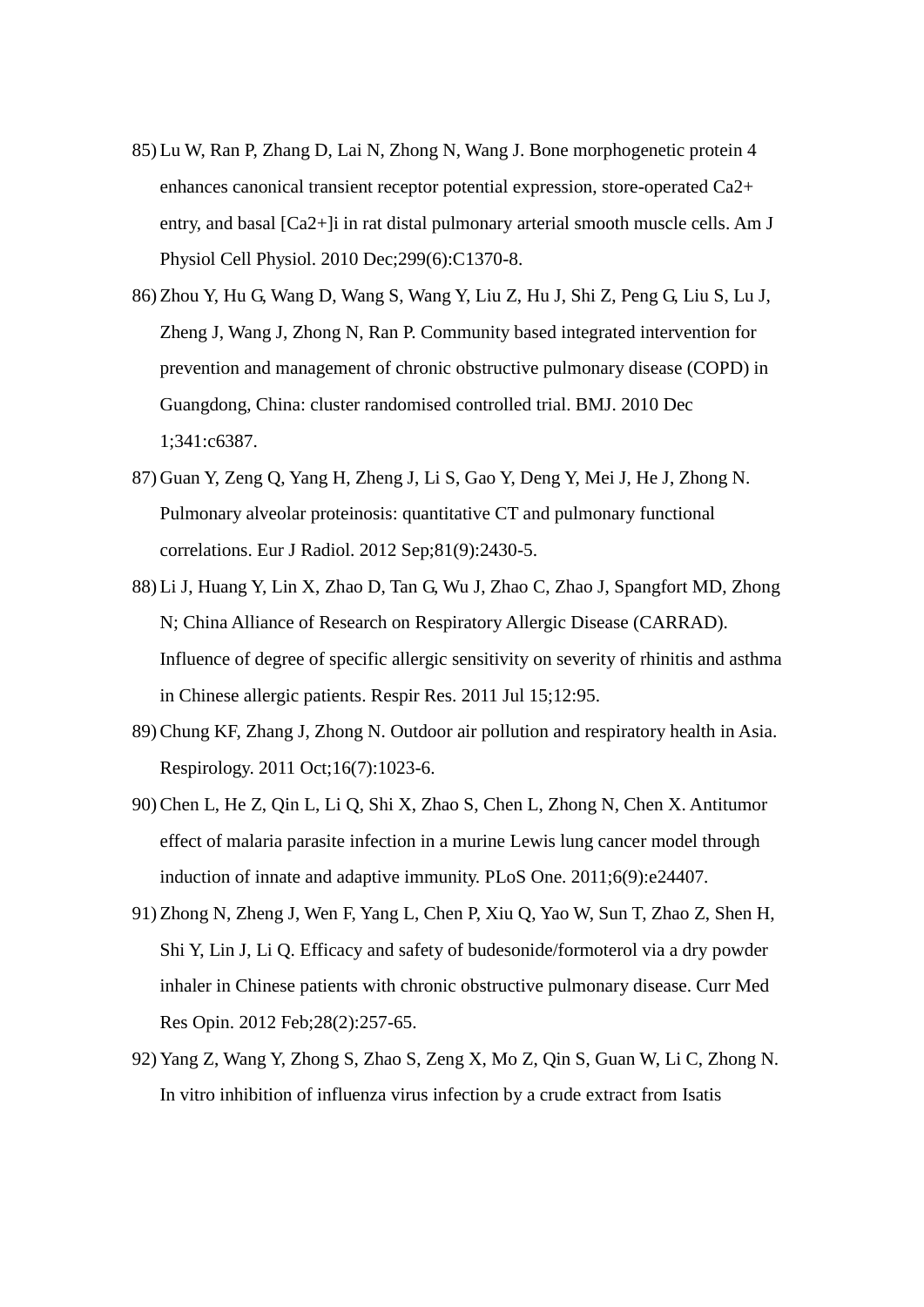indigotica root resulting in the prevention of viral attachment. Mol Med Rep. 2012 Mar;5(3):793-9.

- 93) Zeng G, Zhong N. Translational medicine: what is in a name from the perspective of Chinese clinicians?Sci China Life Sci. 2011 Dec;54(12):1077-80.
- 94) Li H, Qiu Y, Zhang X, Xu X, Liao D, Wang W, Wen D, Dong Q, Xian H, Wang D, Zhong N, He J. Establishment of a lung cancer biobank of a southern chinese population. J Thorac Dis. 2009 Dec;1(1):17-22.
- 95) McEvoy RD, Anderson CS, Antic NA, Chen B, He Q, Heeley E, Huang S, Huang Y, Wang J, Zhong N. The sleep apnea cardiovascular endpoints (SAVE) trial: Rationale and start-up phase. J Thorac Dis. 2010 Sep;2(3):138-43.
- 96) Li J, Huang Y, Lin X, Zhao D, Tan G, Wu J, Zhao C, Zhao J, Spangfort MD, Lai X, Zhong N; China Alliance of Research on Respiratory Allergic Disease (CARRAD). Factors associated with allergen sensitizations in patients with asthma and/or rhinitis in China. Am J Rhinol Allergy. 2012 Mar-Apr;26(2):85-91.
- 97) Zhang Q, Illing R, Hui CK, Downey K, Carr D, Stearn M, Alshafi K, Menzies-Gow A, Zhong N, Fan Chung K. Bacteria in sputum of stable severe asthma and increased airway wall thickness. Respir Res. 2012 Apr 18;13:35.
- 98) Zhong N. Nipping it in the bud: An inspiring mission for prevention and management of COPD. J Thorac Dis. 2012 Apr 1;4(2):102-5.
- 99) Lai K, Luo W, Zeng G, Zhong N. Diagnosis and treatment of chronic cough in China: an insight into the status quo. Cough. 2012 Jul 28;8(1):4.
- 100) Zeng G, Sun B, Zhong N. Non-smoking-related chronic obstructive pulmonary disease: a neglected entity?Respirology. 2012 Aug;17(6):908-12.
- 101) Lai X, Li J, Xiao X, Liu E, Zhang C, Wang H, Gjesing B, Zhong N, Spangfort MD. Specific IgG4 production during house dust mite immunotherapy among age, gender and allergic disease populations. Int Arch Allergy Immunol. 2013;160(1):37-46.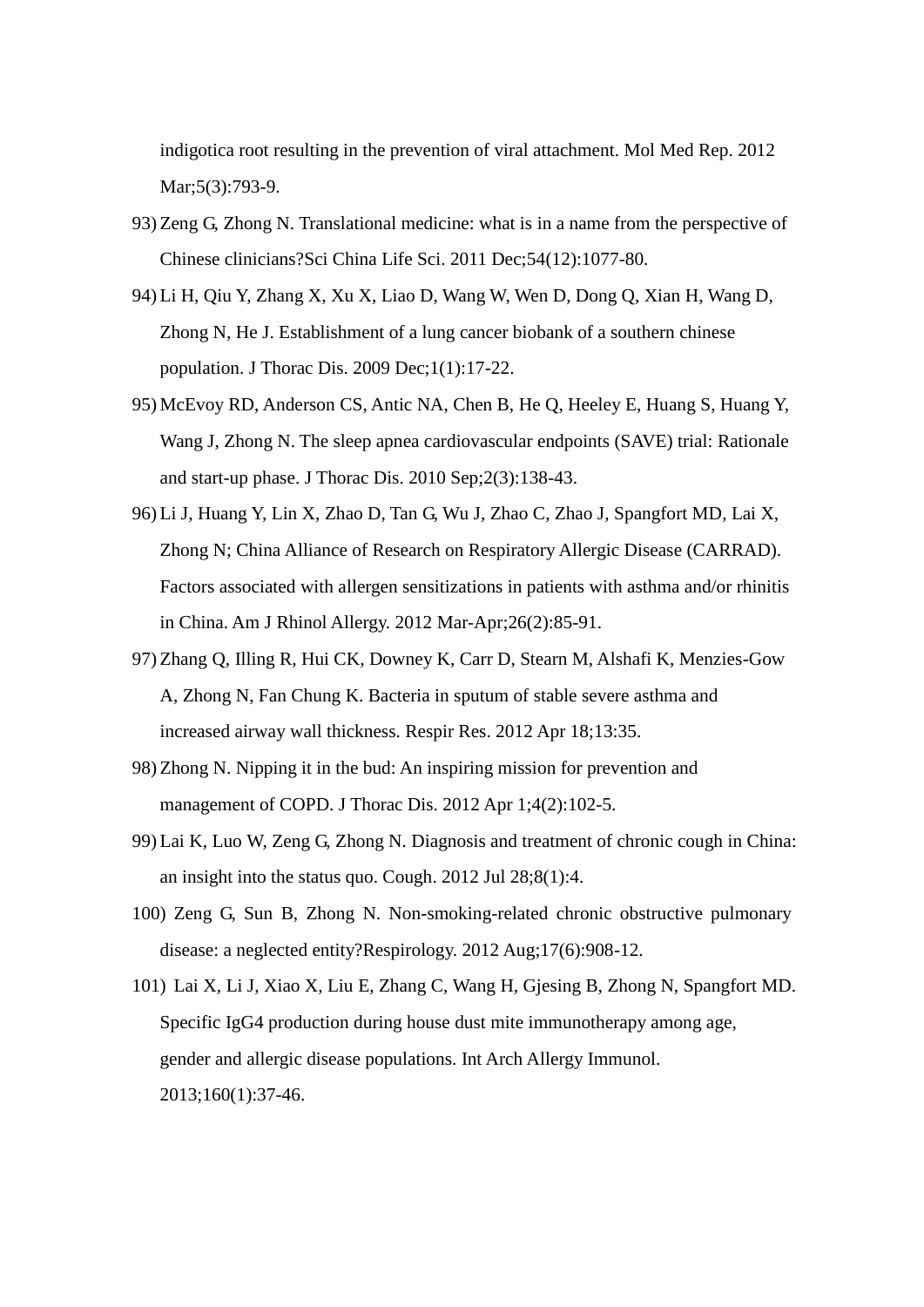- 102) Wang H, Yang L, Zou L, Huang D, Guo Y, Pan M, Tan Y, Zhong H, Ji W, Ran P, Zhong N, Lu J. Association between chronic obstructive pulmonary disease and lung cancer: a case-control study in Southern Chinese and a meta-analysis. PLoS One. 2012;7(9):e46144.
- 103) Guan W, Zheng J, Gao Y, Jiang C, Xie Y, An J, Yu X, Liu W, Zhong N. Leukotriene D4 and methacholine bronchial provocation tests for identifying leukotriene-responsiveness subtypes. J Allergy Clin Immunol. 2013 Feb;131(2):332-8. e1-4.
- 104) Yang L, Qiu F, Lu X, Huang D, Ma G, Guo Y, Hu M, Zhou Y, Pan M, Tan Y, Zhong H, Ji W, Wei Q, Ran P, Zhong N, Zhou Y, Lu J. Functional polymorphisms of CHRNA3 predict risks of chronic obstructive pulmonary disease and lung cancer in Chinese. PLoS One. 2012;7(10):e46071.
- 105) Wang J, Jiang Q, Wan L, Yang K, Zhang Y, Chen Y, Wang E, Lai N, Zhao L, Jiang H, Sun Y, Zhong N, Ran P, Lu W. Sodium tanshinone IIA sulfonate inhibits canonical transient receptor potential expression in pulmonary arterial smooth muscle from pulmonary hypertensive rats. Am J Respir Cell Mol Biol. 2013 Jan;48(1):125-34.
- 106) Cui J, Zhou Y, Tian J, Wang X, Zheng J, Zhong N, Ran P. A discriminant function model as an alternative method to spirometry for COPD screening in primary care settings in China. J Thorac Dis. 2012 Dec;4(6):594-600.
- 107) Liu C, Chen R, Luo W, Lai K, Zhong N. Neurogenic airway inflammation induced by repeated intra-esophageal instillation of HCl in guinea pigs : Neurogenic Airway Inflammation Induced by Repeated Intra-esophageal Instillation of HCl in Guinea Pigs. Inflammation. 2013 Apr;36(2):493-500.
- 108) Deng F, Tang Q, Zheng Y, Zeng G, Zhong N. Infrared thermal imaging as a novel evaluation method for deep vein thrombosis in lower limbs. Med Phys. 2012 Dec; 39(12): 7224-31.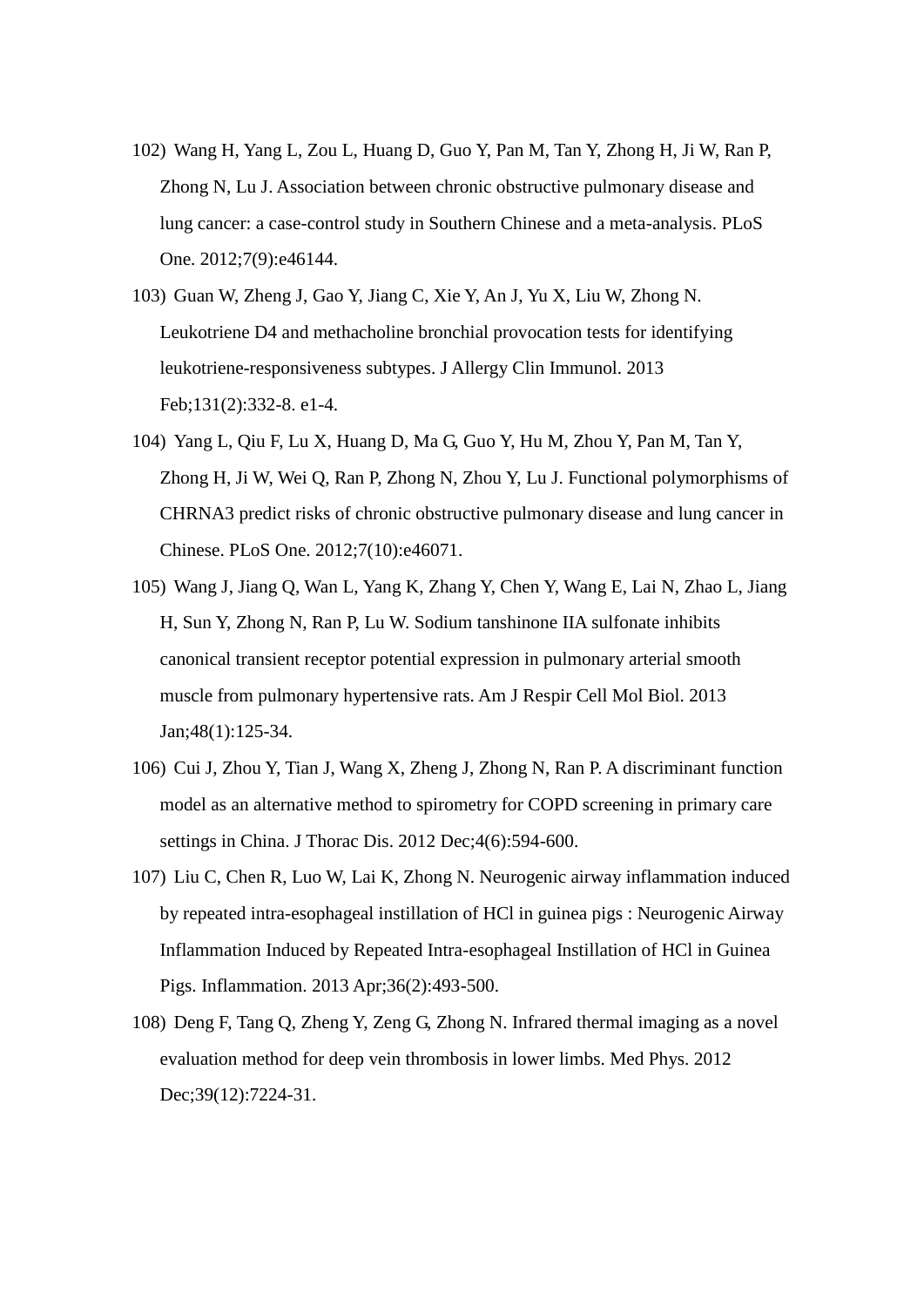- 109) Lai K, Chen R, Lin J, Huang K, Shen H, Kong L, Zhou X, Luo Z, Yang L, Wen F, Zhong N. A prospective, multicenter survey on causes of chronic cough in china. Chest. 2013 Mar 1;143(3):613-20.
- 110) Huang D, Yang L, Liu Y, Zhou Y, Guo Y, Pan M, Wang Y, Tan Y, Zhong H, Hu M, Lu W, Ji W, Wang J, Ran P, Zhong N, Zhou Y, Lu J. Functional polymorphisms in NFκB1/IκBα predict risks of chronic obstructive pulmonary disease and lung cancer in Chinese. Hum Genet. 2013 Apr;132(4):451-60.
- 111) Zhang C, Li J, Lai X, Zheng Y, Gjesing B, Spangfort MD, Zhong N. House dust mite and storage mite IgE reactivity in allergic patients from Guangzhou, China. Asian Pac J Allergy Immunol. 2012 Dec;30(4):294-300.
- 112) Yang Z, Wang Y, Zheng Z, Zhao S, Zhao J, Lin Q, Li C, Zhu Q, Zhong N. Antiviral activity of Isatis indigotica root-derived clemastanin B against human and avian influenza A and B viruses in vitro. Int J Mol Med. 2013 Apr;31(4):867-73.
- 113) Hai-Nv Gao, Hong-Zhou Lu, Bin Cao, Bin Du, Hong Shang, Jian-He Gan, Shui-Hua Lu, Yi-Da Yang, Qiang Fang, Yin-Zhong Shen, Xiu-Ming Xi, Qin Gu, Xian-Mei Zhou, Hong-Ping Qu, Zheng Yan, Fang-Ming Li, Wei Zhao, Zhan-Cheng Gao, Guang-Fa Wang, Ling-Xiang Ruan, Wei-Hong Wang, Jun Ye, Hui-Fang Cao, Xing-Wang Li, Wen-Hong Zhang, Xu-Chen Fang, Jian He, Wei-Feng Liang, Juan Xie, Mei Zeng, Xian-Zheng Wu, Jun Li, Qi Xia, Zhao-Chen Jin, Qi Chen, Chao Tang, Zhi-Yong Zhang, Bao-Min Hou, Zhi-Xian Feng, Ji-Fang Sheng, Nan-Shan Zhong, Lan-Juan Li. Clinical Findings in 111 Cases of Influenza A (H7N9) Virus Infection. NEJM. 2013 May 22.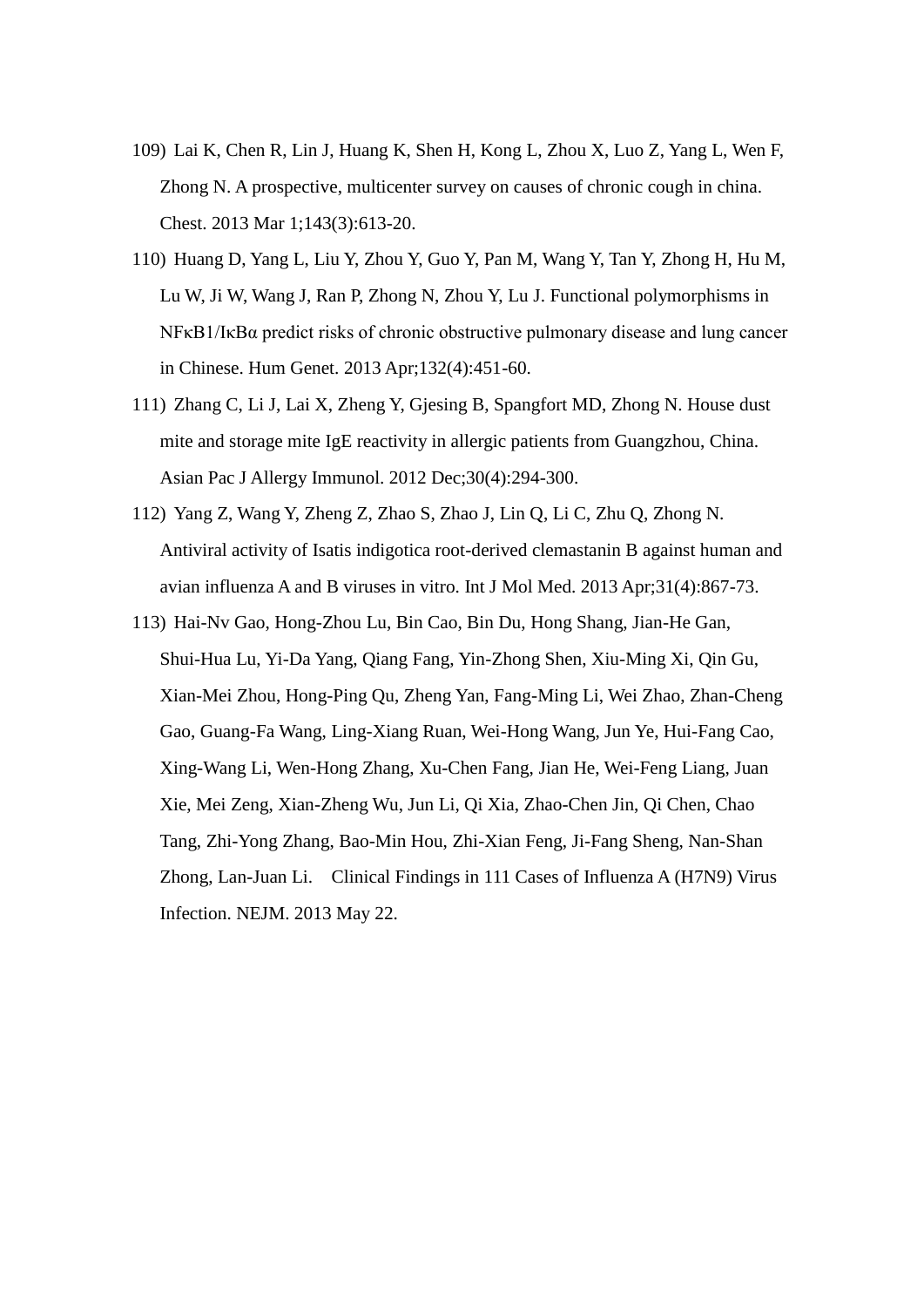## 钟南山教授

广州医学院第一附属医院广州呼吸疾病研究所所长、呼吸疾病国家重点实验室主

任



简介: 钟南山,广州医学院呼吸内科教授,博士生导师。1960 年毕业于北京医学 院医疗系。现任广州市科协主席、广州医学院第一附属医院广州呼吸疾病研究所 所长、呼吸疾病国家重点实验室主任。

钟南山院士先后主持国家 973、863、"十五"科技攻关、国家自然科学基金重点 项目、WHO GOLD 委员会全球协作课题等重大课题十余项。在国际学术期刊上发表 SCI 论文 50 余篇,其中包括《Nature Medicine》、《Lancet》、《BMJ》、《Am J Respir Crit Care Med》等国际权威刊物,被引用次数达 438 次;在中华医学会 等机构主办的国家级杂志上发表论文 200 多篇;出版专著《呼吸内科学》(全国高 等学校医学研究生规划教材)、《内科学》(全国统编教材)、《哮喘:从基础到 临床》等 16 部,获得专利 9 项。

钟南山教授是近十几年来推进我国呼吸病专业发展迈向国际前沿的学科带头人之 一。通过创制的"简易气道反应性测定法"及流行病学调查,首次证实并完善"隐 匿型哮喘"的概念,为 WHO 所采纳。对我国慢性咳嗽病因谱进行了系统的分析, 阐明了胃食道反流性咳嗽的气道神经炎症机制。创制"运动膈肌功能测定法", 首次证实即使早中期 COPD 病人也有 60%存在蛋白—能量营养不良,制定了补充其 基础耗能的校正公式。组织了全国 COPD 的流调,首次明确了国人的 COPD 患病率。 研究发现含琉氢基的祛痰药物(羧甲司坦)能有效地预防慢性肺阻塞性疾病患者 急性发作(减小发作频率),研究结果 2008 年在《Lancet》上发表,引起国际医 学界中巨大的反响,被选为 2008 年度优秀文章。并组织制订了国内支气管哮喘、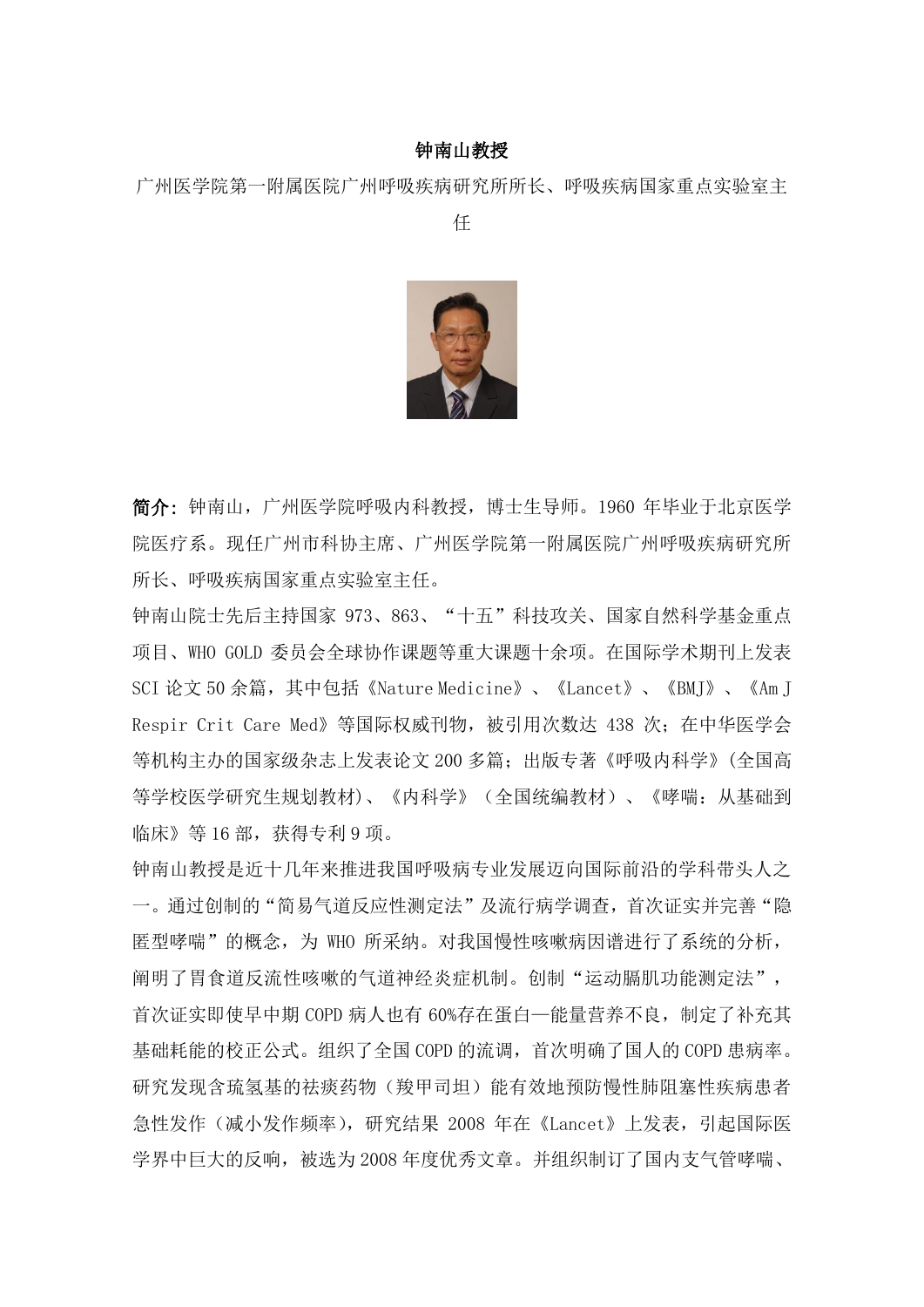慢性阻塞性肺疾病、咳嗽、SARS、人高致病性禽流感等方面的诊治指南。2009 年 成功申报了教育部长江学者团队。

因工作卓越,先后获得国家科技进步二等奖、三等奖,广东省科学技术突出贡献 奖、一等奖等二十余项科技成果奖;获全国五一劳动奖章(2003)、白求恩奖章 (2004)、全国道德模范(2007)、欧洲呼吸学会(ERS)终生荣誉会员(2008)、 全国"双百"评选之感动新中国人物(2009)、全国医药卫生系统先进个人(2009), 第五届高等学校教学名师奖(2009),国家级教学成果奖二等奖(2009)等荣誉 称号。1996 年当选为中国工程院院士,并当选为中华医学会会长(2006-2011)。

## 教育

| 1955–1960 | 北京医学院 医学学士             |     |
|-----------|------------------------|-----|
| 1979–1980 | 英国爱丁堡大学皇家医院呼吸内科<br>研究员 |     |
| 1980–1981 | 英国伦敦大学圣巴塞洛莫医院呼吸内科      | 研究员 |

## 工作经历

- 1960-1971 北京医学院放射医学教研组 助教
- 1971-1974 广州医学院第一附属医院内科 住院医师
- 1974-1978 广州医学院第一附属医院内科 主治医师
- 1978-1982 广州医学院第一附属医院内科 副主任医师
- 1981-今 广州呼吸疾病研究所 所长
- 1983-1986 广州医学院 副教授
- 1986-1996 广州医学院 教授
- 1996-今 中国工程院 院士
- 1986-1992 广州医学院第一附属医院 院长
- 1992-2002 广州医学院 院长、党委书记
- 2008-今 广州呼吸疾病国家重点实验室 主任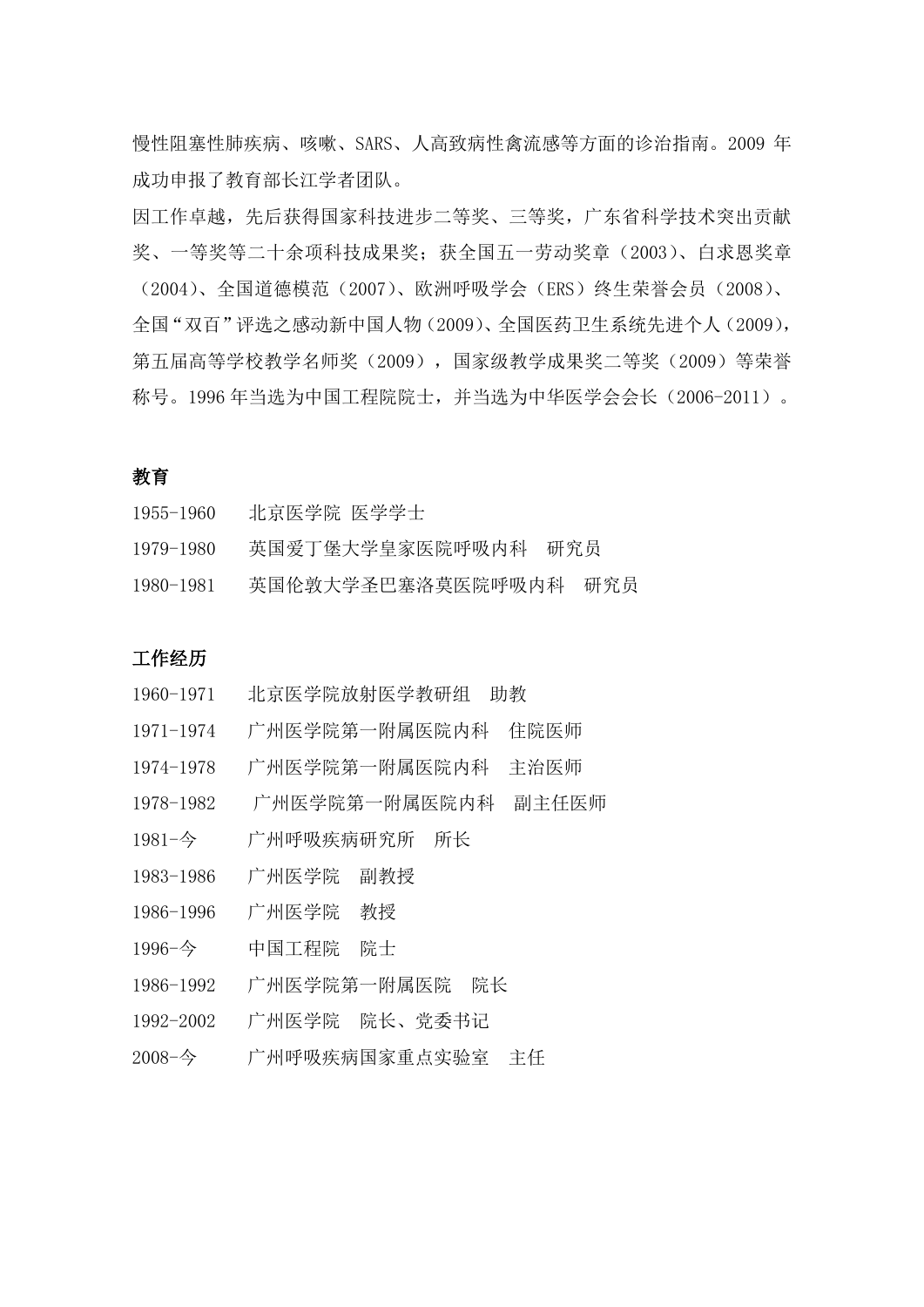## 社会任职

1982-1985 中华医学会 执行委员会成员 1985-1990 联合国世界卫生组织吸烟与健康医学顾问 1989-2000 美国胸科医师学会 执行委员会成员 1989- 美国胸科医师学会 会员 1995- 亚太呼吸学会研究与教育分会 执行主任 1994-2000 中华医学会呼吸病学分会 副主席 1992- 广东省医学会 副主席 1995-2010 广州市科学技术协会 主席 1993- 欧洲呼吸学会会员 1997- 亚太呼吸学会(APSR)学术委员会 执行委员 2000-2006 美国胸科医师学会 中国区负责人 2006-2011 中华医学会 会长 2001-2007 中华医学会呼吸学会主任委员 2005- 爱尔兰皇家内科医师学会会员 2011- 爱丁堡皇家内科医师学会会员 2005- 香港医学专科学院 终生荣誉会员 2008- 欧洲呼吸学会(ERS)终生荣誉会员

#### 编辑学

- 1996- Journal of Hospital Medicine 编委
- 1992- 中华医学杂志英文版 编委
- 1993- 广州医科大学学报 主编
- 1996- 中华生物医学工程杂志 主编
- 1995- Respirology 审稿专家
- 1999- Respiratory Medicine 审稿专家
- 1992-2000 中华结核和呼吸杂志 副总编
- 2000- 中华结核和呼吸杂志 总编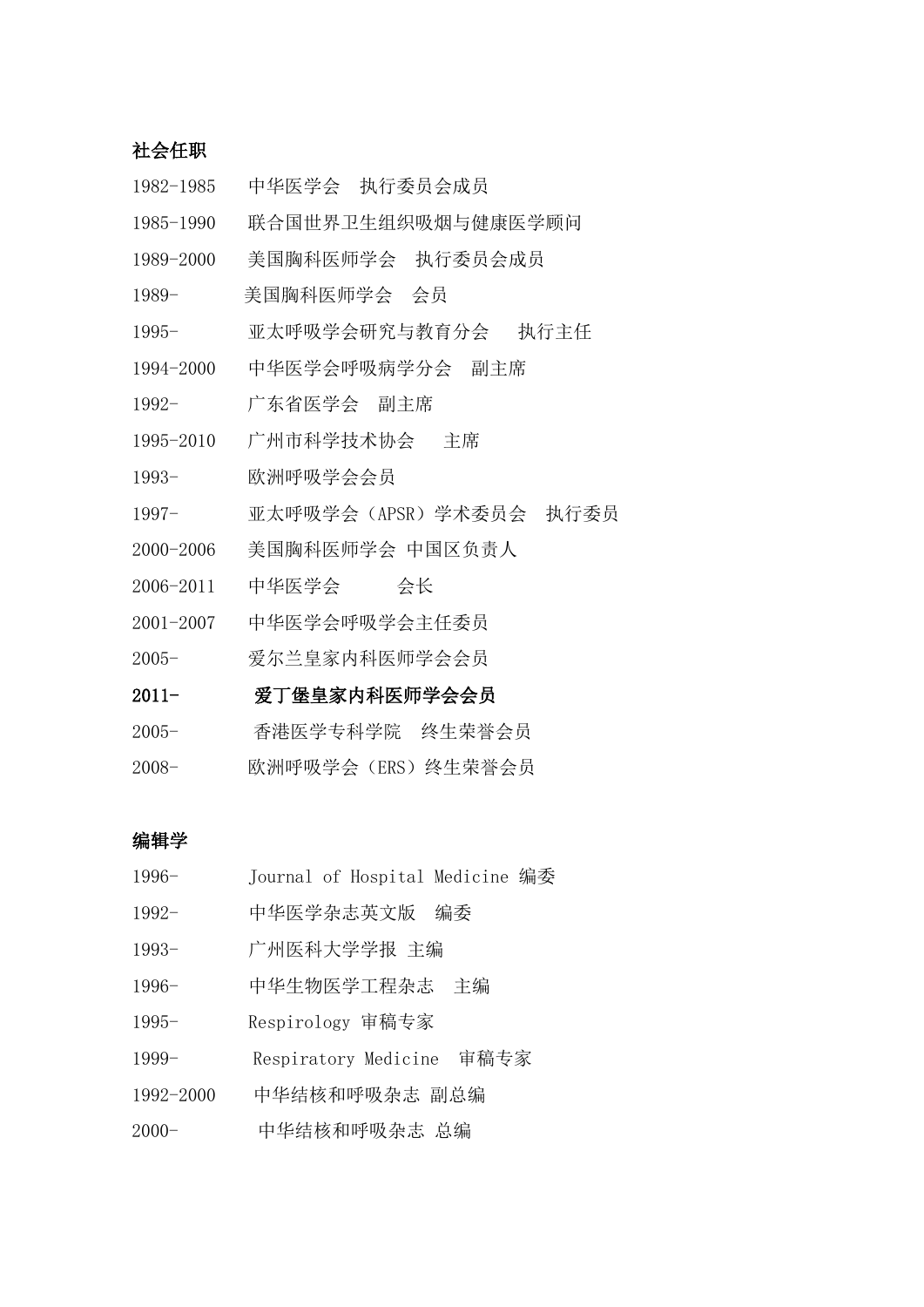#### 获奖及奖励

- 1) 1985 年 国家卫生部 China Ministry of Public Health Award for Advances in Science and Technology (1985)
- 2) 1997 年 全国科技进步奖
- 3) 1997 年 北京医科大学 杰出校友奖
- 4) 2003 年 广东省科技个人特等奖励
- 5) 2003 年 何梁何利基金会科技进步奖
- 6) 2003 年 全国五一劳动奖章
- 7) 2003 年 全国抗非特等功臣
- 8) 2004 年 白求恩奖章
- 9) 2003 年 中国医师奖
- 10) 2005 年 国家劳动模范
- 11) 2007 年 世界变态反应组织杰出贡献奖

#### 主要贡献

- 1) 证实并发展了"隐匿型哮喘"的概念,并被< Global Initiative of Asthma> (WHO)1st edition ,1995 (Thorax 1990; 45: 860-5 , Chest 1992; 102: 1104-9 )引用
- 2) Chronic Obstructive Pulmonary Disease(COPD) : Prevalence in China (Am J Respir Crit Care Med. 2007; 176(8):753-760)

Biomass is one of the most risk factors of COPD in women in the rural area in China (Thorax. 2007; 62(10): 889-897

Thio compound was able to prevent acute exacerbation of COPD. Efficacy was similar to inhaled corticosteroid plus long acting B2 agonnist (Lancet 2008; 371: 2013–18 Elected as "Paper of 2008" by the Lancet Editorial Board

Early intervention of COPD in the community may be benificial in reducing annual FEV1 decline (BMJ. 2010 Dec 1;341:c6387.).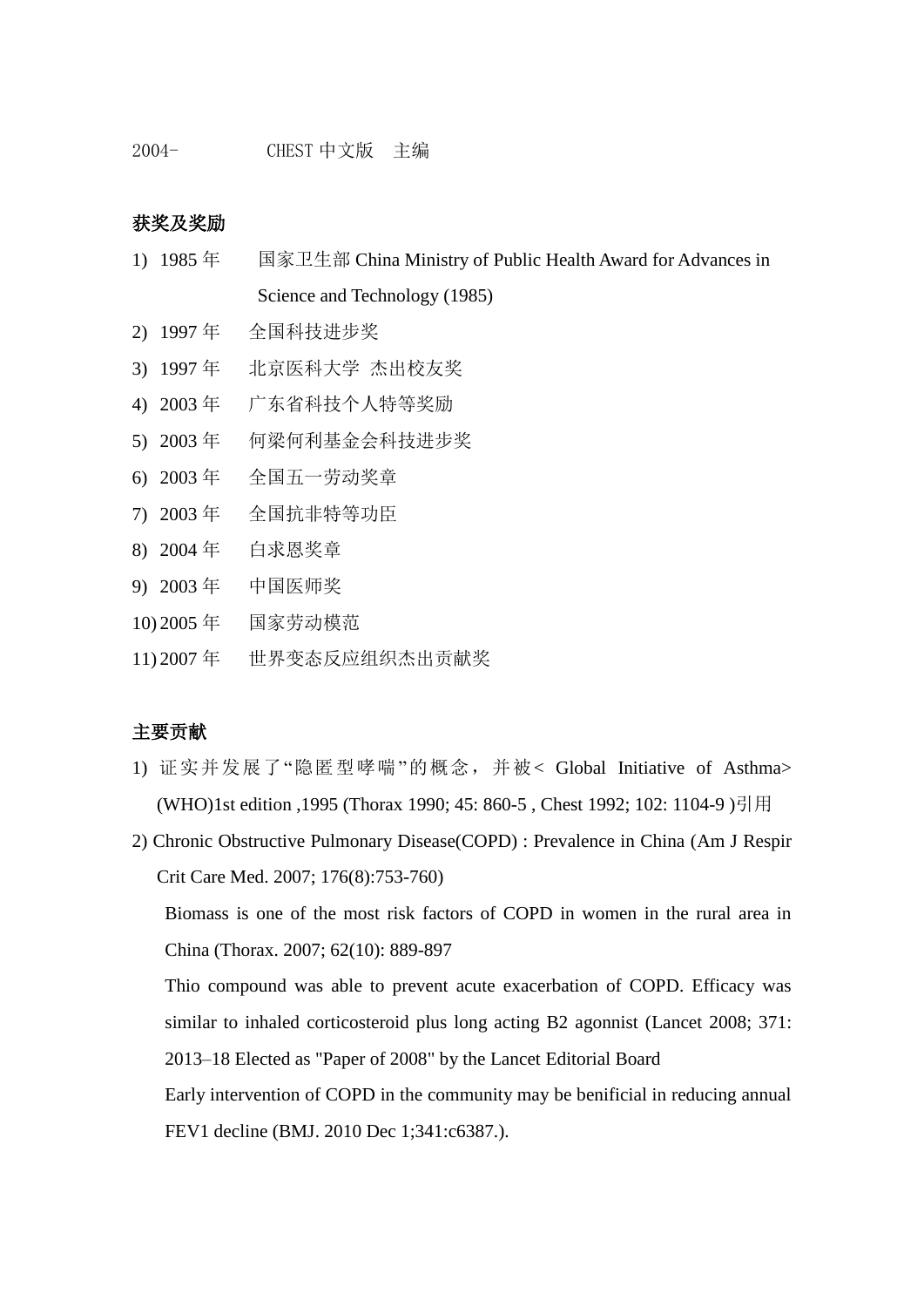- 3) 非典型性肺炎(SARS)的诊治
	- Firstly described the real pathogen of SARS (Coronovirus but not Chlamydia ) in the mainland of China (Lancet 2003; 362: 1353-58) Right strategy in the management of SARS(Am J Respir Crit Care Med. 2003; 168(1): 7-9 Rational use of corticosteroid in the management of severe SARS (CHEST. 2006; 129: 1441-52, Brit Med J. 2006; 333: 289-91) Using siRNA in prophylactic and therapeutic regimens against SARS coronavirus in Rhesus macaque. Nat Med. 2005 Sept;11(9):944-51. ; Antiviral Therapy. 2004; 9:365-374
- 4) Etiology of chronic cough in China (Chest. 2013 Mar 1;143(3):613-20.)
- 5) Clinical characteristics of N7N9 infection (NEJM. 2013 May 22.)

## 出版物

# 书

- **NS Zhong**, Diagnosis and Classification (asthma) in Global strategy for Asthma Management and Prevention WHLBI/WHO workshop (GINA)(1995)(Chap5, pp48-61)
- **NS Zhong**, Management of Asthma in Developing Countries. In: Asthma. PJ Barnes. Lippincott Raven Publishes Phildephia (1997), pp1869-1881.(Chapl27, pp1869-1882)
- **NS Zhong** et al. An English-Chinese-Japanese Illustrative Medical Dictionary. Man Lee Bookstore Co Ltd. Hong Kong. 1985
- **NS Zhong** et al. Updates in Modern Respiratory Disease. People's Health Publishing House. Beijing. 1994
- **NS Zhong** et al. Designs in Medical Studies. Zhongshan University Publishing House. Guangzhou. 2000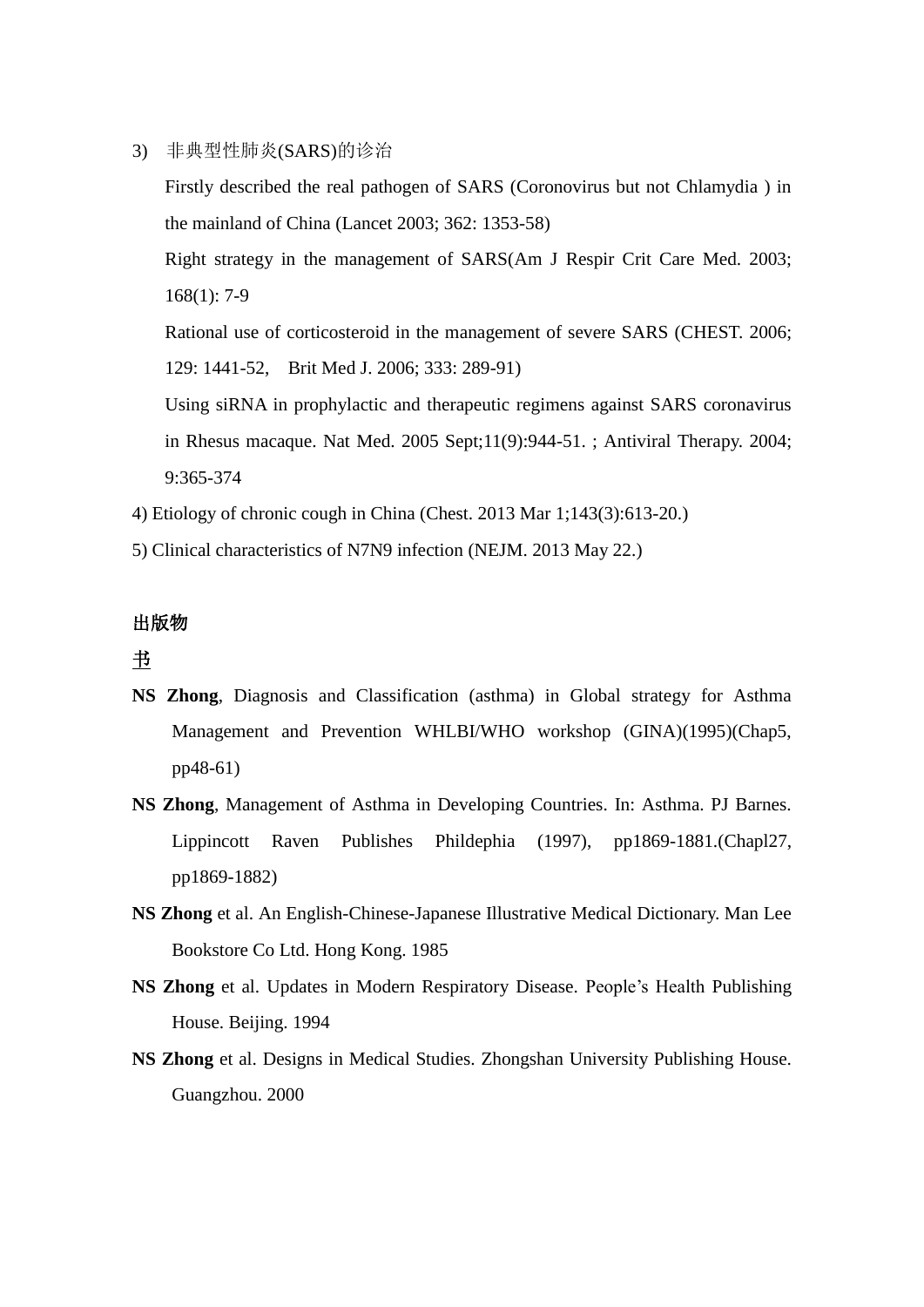- **NS Zhong** et al. A Precise Handbook for Diagnosis and Treatment of Respiratory Diseases. Medimedia Co Ltd. 2001
- **NS Zhong** et al. Prevention and Treatment Strategies to Atypical Infectious Pneumonia. Guangdong Higher Education Publishing House. Guangzhou. 2003
- **NS Zhong** et al. Diagnosis and Treatment of Atypical Infectious Pneumonia. Guangdong Education Publishing House. 2003
- **NS Zhong** (Chief Editor) Asthma: Basis & Clinical Practice People's Health Publishing House 2004
- **NS Zhong** (Co-Chief Editor) Internal Medicine (5th edition)People's Health Publishing House 2006
- **NS Zhong** (Chief Editor) Respiratory Medicine (For Postgraduate Student) 2006

**NS Zhong** (Chief Editor) Respiratory Medicine (2nd edition) 2011

## 近十年发表文章

- 1) **NS Zhong** et al. Bronchial hyperresponsiveness in young students in China, relation to respiratory symptoms, diagnosed asthma and risk factors. Thorax 1990; 45: 860-5
- 2) JP Zheng, **NS Zhong**. Energy metabolism in COPD. Chin Med J. 1991;71: 100-3.
- 3) **NS Zhong**, et al. Pressure support ventilation with facial (nasal) mask in the management of patient with acute exacerbation of COPD. Chin J Tuber Respir Dis. 1992; 15:285-8.
- 4) **NS Zhong** et al. Is asymptomatic bronchial hyperresponsiveness an indication of potential asthma? Chest 1992; 102: 1104-9
- 5) **NS Zhong**. Atopic diseases in the Chinese Community. Clin Exp Allergy 1994; 24; 297-298.
- 6) YM Luo, **NS Zhong**. Diaphramatic faitige in COPD. Chin J Tuber Respir Dis 1994; 17:suppl: s93-6.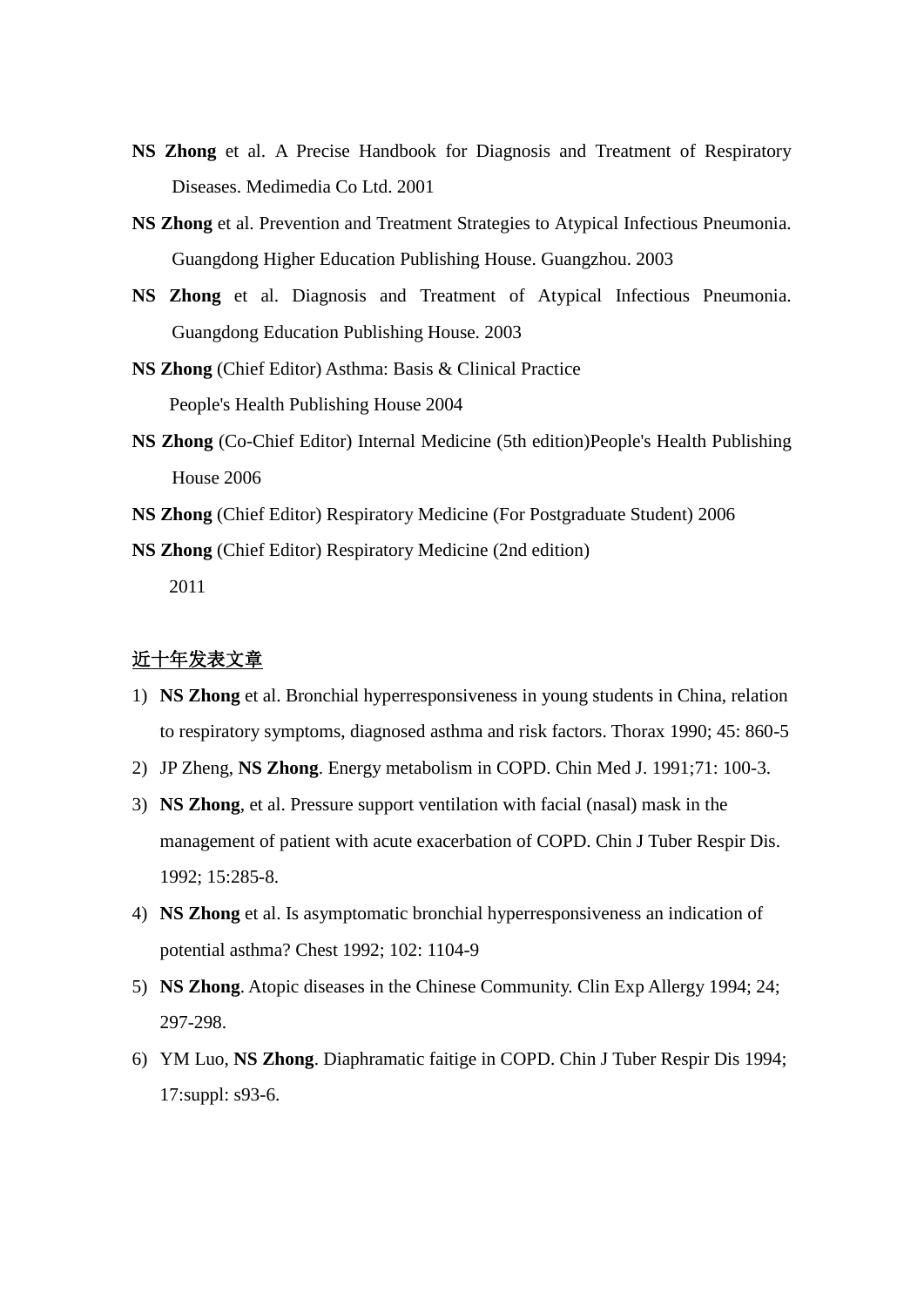- 7) YC Zhang, **NS Zhong**. Rehabilitalion -with facial (nasal) pressure support ventilation in patient with stable stage of COPD. Chin J Tuber Respir Dis, 1994;17:suppl: s69-73.
- 8) YX Tan, **NS Zhong**. Energy and protein support in ventilated patients with acute exacerbation of chronic Cor pulmonale . 1994; 33:527-530.
- 9) **NS Zhong**. Monitoning in mechanical ventilation. Chin J Tuber Respir Dis 1994; 17. suppl: s26-31
- 10) Xu J, **NS Zhong**, et al. Impacts of EDRF and endothelin on the development of pulmonary hypertension. J Beijing Med Univ. 1994; 26(suppl): 233-4
- 11) Xu J, **NS Zhong**, et al. Effects of hypoxia-induced endothelin release on the proliferation of pulmonary artery smooth muscle cells. Chin J Tuber Respir Dis. 1994; 17(3): 185-9
- 12)Ran PX, Ouyang NT, Chen SC, **NS Zhong**. Expression of oncogene Jun in the lung of rat with hypoxia. Chin J Histochem & Cytochem. 1995; 4(1): 14-8
- 13) YC Zhang, **NS Zhong**. COPD and noninvasive ventilation. RT Inernational . 1995; 4:99-106.
- 14) PX Ran, J Xu, **NS Zhong**. Effect of on endothelium- 1 and No synthase MRNA expression in pulmonary artery and right heart of rat. Chi Med J 1995; 75:479-481.
- 15)J Xu, Ho s, **NS Zhong** et al. Endothelian-1 in the pathogenesis of chronic hypoxia induced pulmonary hypertension. Chin J Tuber Respir Dis. 1995; 18:373-6.
- 16) YX Zeng, **NS Zhong**. Prediction of the level of continuous positive airway pressure in the management of obstructive sleep apnea via nasal mask. Chin J Tuber Respir Dis 1996; 19:269-72.
- 17) **NS Zhong**. New insights into risk factors of asthma. Respiratory 1996:1159-166
- 18) **NS Zhong**. Asthma management in Guangzhou. Respir 1996; 3:1-2
- 19)J Xu, **NS Zhong**. Interaction of TNF-A and ET-1 on the pathogenesis of animal asthmatic model. Cli Exp Allergy 1997; 27:568-573.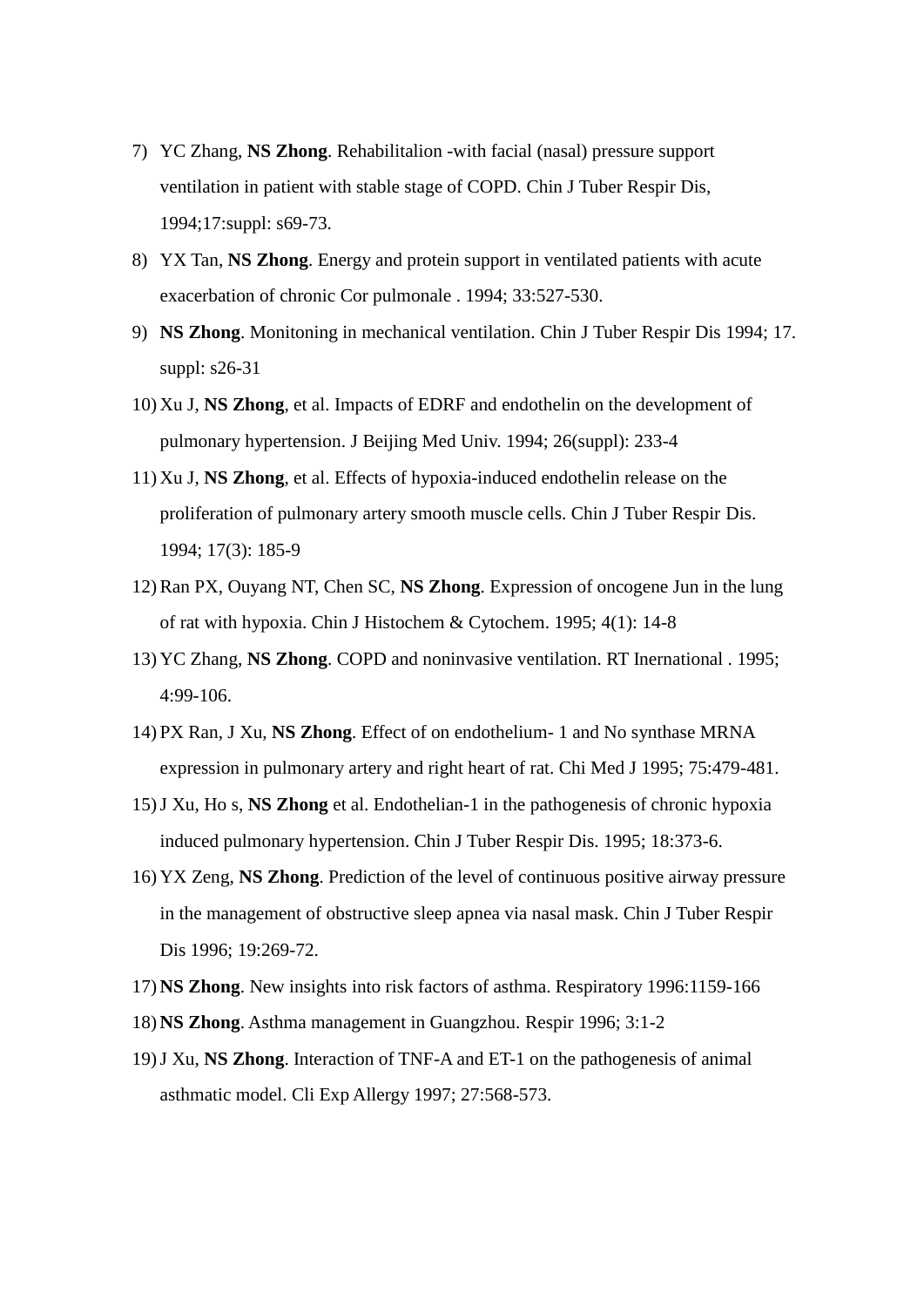- 20)J Xu. , Ren PX, **NS Zhong**. The effect of GM-CSF on endothelin-1 and endothelin converting enzyme gene expression in human airway smooth muscle cells with or without theoph Iline incubation. Chin J Tuber Respir Dis, 1997 20(5): 276-9.
- 21) Ouyang NT, PX Ran, ZQ Du, T Zhu, **NS Zhong**. Expression of FGF-B and C-myc in mouse lung tissue affected by hypoxia. Chin J Tuber Respir Dis, 1997; 20(l):22-24.
- 22)JP Zheng, **NS Zhong** et al. Prophylactic effects of beclomethasone inhalation on bronchial hyperresponsivenese and asthma; a randomized, double blind parallel controlled trial. Chin J Tuber Respir Dis. 1998; 21:9-12.
- 23) NT Ouyang, **NS Zhong**. Effects of dexamethasone on apoptosis of airway inflammatory cells in asthmatic guinea pigs. Chin J Tuber Respir Dis, 1998 21(1l): 672-674.
- 24) WG He, J Xu, **NS Zhong**. Effect of inhaled-corticosteroid on the MRNA expressions of endothelin-1 and endothelin converting enzyme in bronchial asthma. Chin J Tuber Respir Dis, 1998; 21(6): 336-339.
- 25) HL Huang, BQ Sun, J Li, Mo HY, PX Ran, **NS Zhong**. Effects of low dose inhaled corticosteriod plus low dose theophylline on levels of serum osteocalcin and ECP in patients with asthma. Chin J Tuntern Med, 1998; 37(3):
- 26) H-iiang H, J Xu, **NS Zhong**. The changes of EGI and EG2 positive eosinophils and their clinical significance in asthmatics. Chin J Tuber Respir Dis, 1998 21(10): 612-614.
- 27) YD Xu, SC Chen, **NS Zhong**. L-arginine prolonged the efficacy of inhaled NO on the inhibition of hypoxia induced pulmonary hypertension. Chin J Tuber Respir Dis, 1998 21(4): 200-203.
- 28)JP Zheng, **NS Zhong**. Risk Factors of Environment and Occupation on lung diseases in China. J. Enviro Med. 1999; 1(2): 359-382.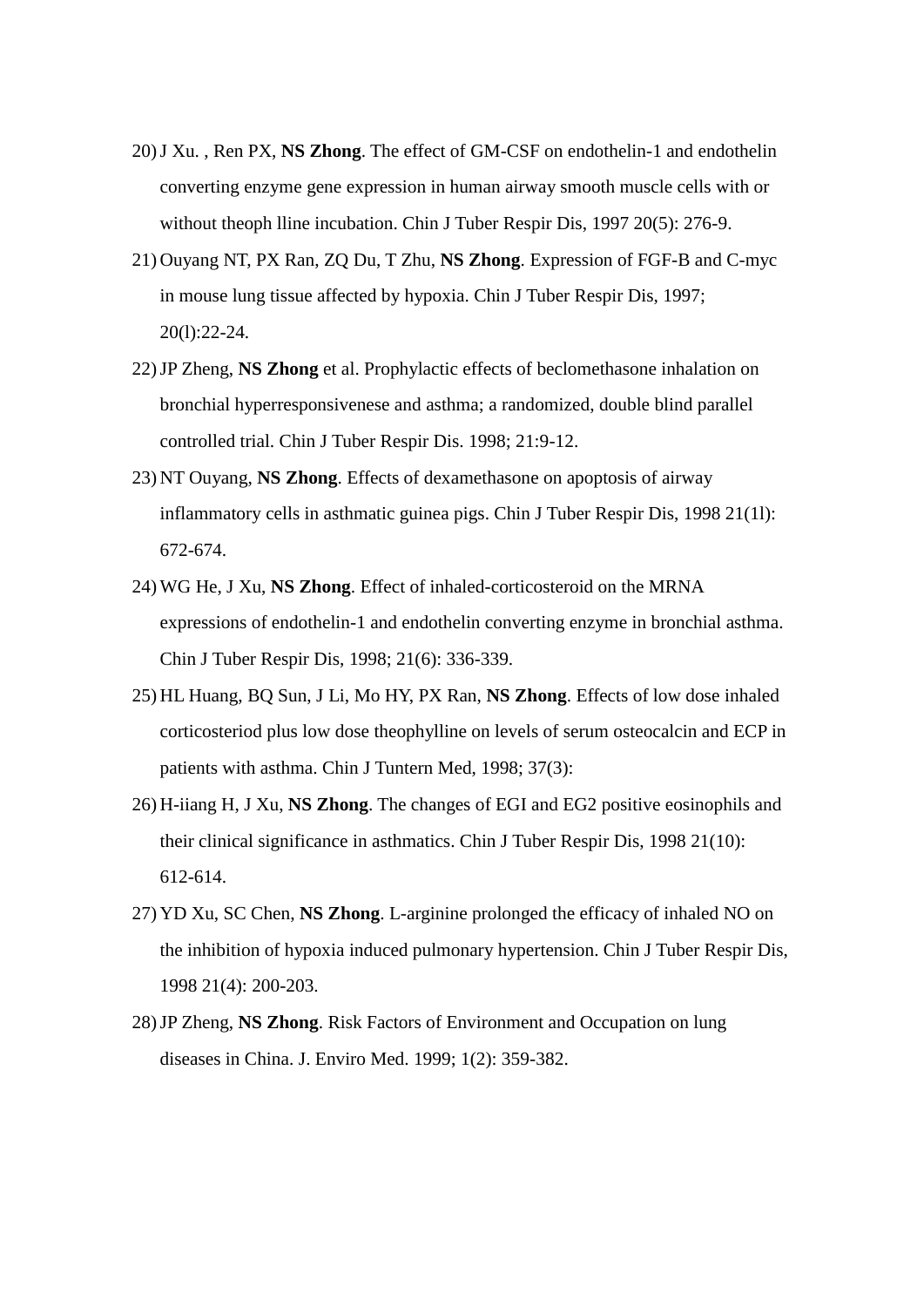- 29) SC Wen, J Xu. , **NS Zhong**. Effect of antisense oligonucleotides on endothelin converting enzyme expression and endothlin-1 release from airway smooth muscle cells. Chin J Tuber Respir Dis, 1999; 22(5): 279-282.
- 30)J Xu, **NS Zhong**. Mechanisms of bronchial hyperresponsiveness:the interaction of endothelin-1 and other cytokines. Respirology 1999; 4(4): 413-7.
- 31)JP Zheng, **NS Zhong**. Risk Factors of Environment and Occupation on lung diseases in China. J. Enviro Med. 1999; 1(2): 359-382.
- 32)JH Liang, **NS Zhong**. A new type of liposomes delivery system. Chin J Tuber Respir Dis, 1999; 22(8): 474.
- 33) SC Wen, YC Zhang, J Xu, **NS Zhong**. Endothelin-1 induces IL-8 expression in human airway epithelia] cells by activating Nuclear factor-KB. Eur Respir J, 2000; 16(Supplement 31) 568s.
- 34) SC Wen, J Xu, **NS Zhong**. Effects of antisense endothelin converting enzyme (ECE-1) RNA on TNFA induced ECE MRNA expression in bronchial epithelial carcinoma cells. Eur Respir J. 2000; 16(Supplement 31) 178s.
- 35) He MZ, J Xu, H Zhang, AC Xue, **NS Zhong**. Quantitative assay of IL-8 MRNA expression and IL-10 MRNA expression in peripheral blood mononuclear cells (PBMCs). Eur Respir J. 2000; 16(Supplement 31) 283s.
- 36) YH Zhang, J Xu, **NS Zhong**. Activation of NF-KB. In respiratory syncytial virus infected Balb/c mice. Eur Respir J. 2000; 16(Supplement 3 1) 283s.
- 37) W Zhang, **NS Zhong**, J Xu. Expression of GM-CSF MRNA in asthmatic patients. Chin J Tuber Respir Dis, 2000; 23(9): 534-537
- 38) He MZ, Zhang H, **NS Zhong**. Quantification of IL-8 MRNA expression by competitive RT-PCR in peripheral blood mononuclear cells in asthmatics. Journal of Zhongshan University. 2000; 39(2): 92-96.
- 39) HL Huang, RX Chang, PX Ran, **NS Zhong**. Ifite-induced interleukin-5 and interleukin-4 expressions in peripheral blood mononuclear cells from asthmatic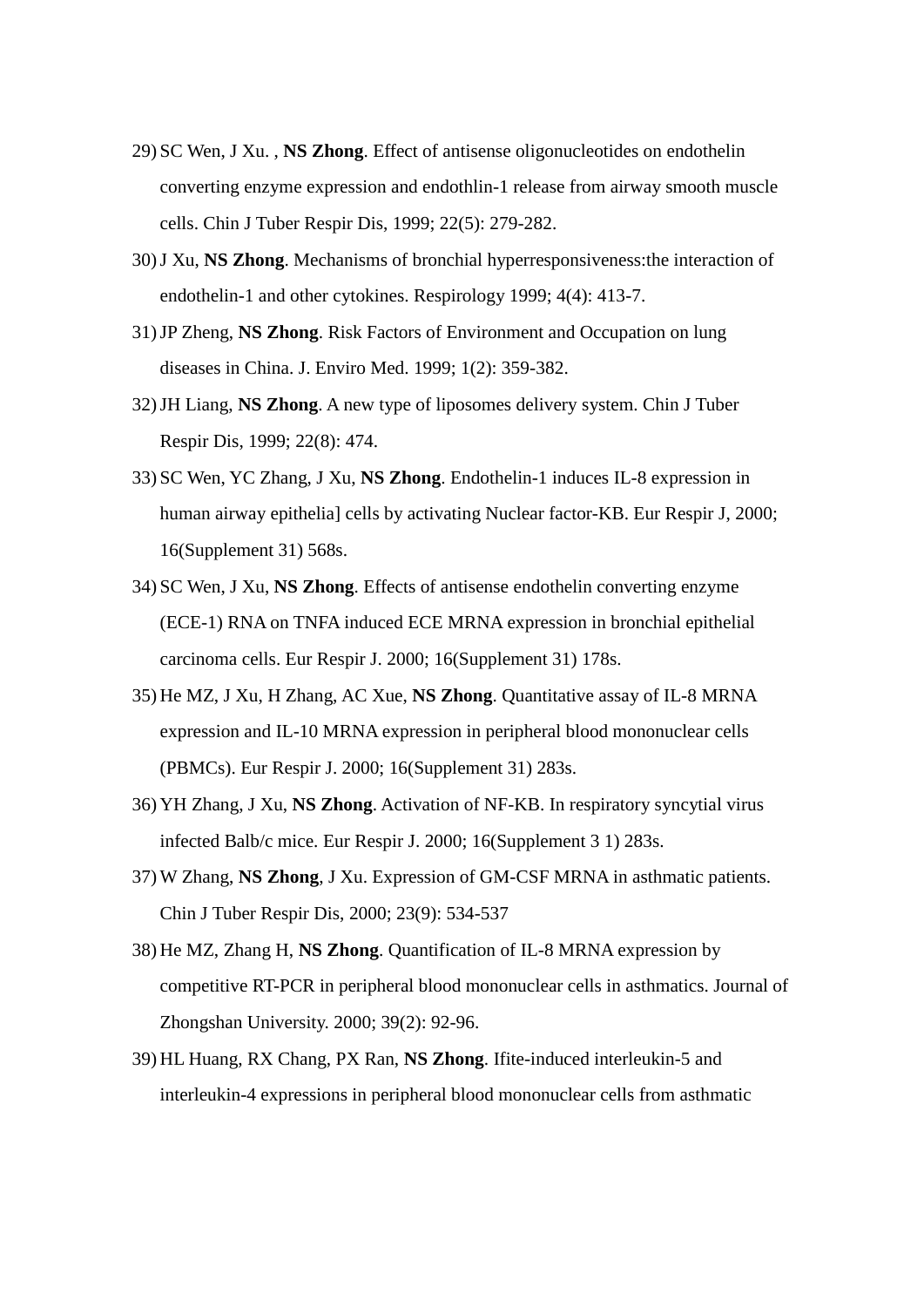children with respiratory syncytial virus infection. Chin J Tuber Respir Dis, 2000; 22(4): 217-220.

- 40) AH Chen, **NS Zhong**. A cysteinyl leukotriene receptor antagonist (Zafirlukast) inhibits leukotriene C4 induced endothelin-1 expression and release from human airway epithelial cells and smooth muscle cells. Chin J Tuber Respir Dis, 2000; 23(10): 617-620.
- 41)J Li, HY Mo, **NS Zhong**. Effect of low dose of inhaled corticosteroid combined with small dose of oral theophylline on the management of bronchial asthma. Chin J Tuber Respir Dis, 2000 23(6): 336-339.
- 42) Asher I Boner A **NS Zhong**. Prevention of allergy and asthma: interim report. Allergy 2000 Nov; 55(11): 1069-88
- 43) S Huang,**NS Zhong**. Chronic airway inflammation and atopic features in cough variant asthma. Chemosphere, 2000 Jul; 41(1-2): 139-42.
- 44) GW Wong, Hui DS Chan HH Fok TF, Leung R, **NS Zhong**. Prevalence of respiratory and atopic disorders in Chinese schoolchildren. Clin Exp Allergy, 2001; 31(8):1225-31.
- 45) **NS Zhong**. Pharmacokinetics and safety of oral theophylline. ATS 2001 –San Francisco, California, USA 97th International Conference, 2001.
- 46)JP Zheng,**NS Zhong**. Normative values of pulmonary function testing in Chinese adults. Chin Med J (Engl), 2002; 115(1): 50-4.
- 47) GW Wong, Li ST Hui DS Fok TF, **NS Zhong**. Individual allergens as risk factors for asthma and bronchial hyperresponsiveness in Chinese children. Eur Respir J, 2002 Feb; 19(2): 288-93.
- 48) **NS Zhong**. Fighting SARS in grand collaboration: Our strategies. Chinese Medical Journal. 2003;6(6):803~804
- 49) **NS Zhong**, et al. Fighting SARS in grand collaboration: our strategy. Chin J Tuber Respir Dis. 2003;26(6):321 $\sim$ 322;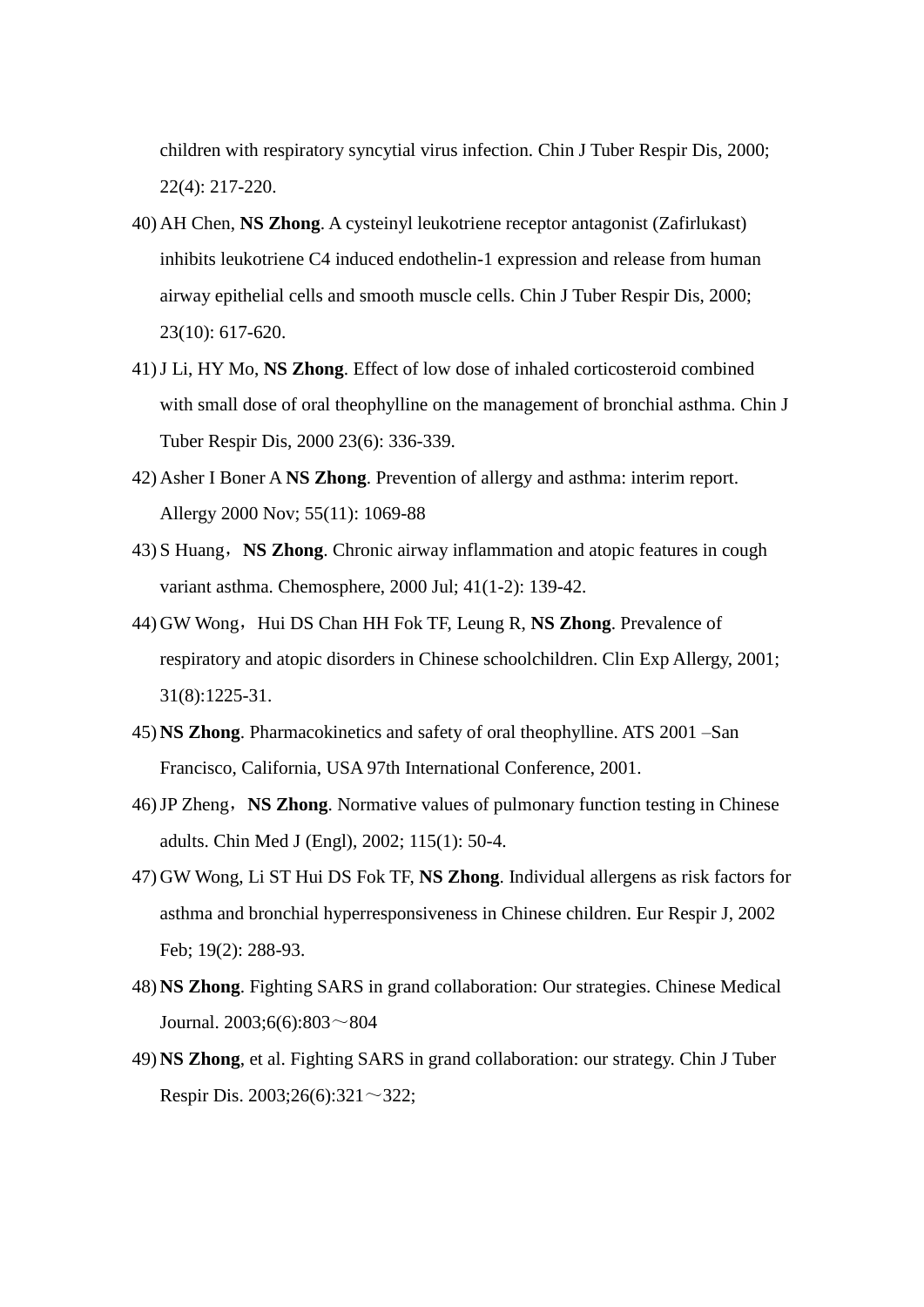- 50) **NS Zhong**. Diagnosis and treatment of SARS. Chin General Clin J. 2003; 19(10): 865-867
- 51) **NS Zhong**, GQ Zeng. Our strategies for fighting severe acute respiratory syndrome (SARS). Am J Respir Crit Care Med. 2003; 168(1): 7-9
- 52) **NS Zhong**, et al. Epidemiology and cause of severe acute respiratory syndrome (SARS) in Guangdong, People's Republic of China, in February, 2003. Lancet 2003; 362: 1353-58
- 53) WK Lam, **NS Zhong**, WC TAN. Overview on SARS in Asia and the World. Respirology. 2003; 8: S2-S5
- 54) K Tsang, **NS Zhong**. SARS: pharmacotherapy. Respirology 2003; 8:S25-S30
- 55) LYC Yam, RC Chen, **NS Zhong**. SARS: ventilatory and intensive care. Respirology 2003; 8: S31-S35
- 56) PM Calverley, W Boonsawat, Z Csek, **NS Zhong**, S Peterson, H. Olsson. Maintenance therapy with budesonide and formoterol in chronic obstructive pulmonary disease. Eur Respir J 2003; 22:912-919
- 57)BJ Zheng, Y Guan, J Li , **NS Zhong**. Prophylactic and therapeutic effects of small interfering RNA targeting SARS-Coronavirus. Antiviral Therapy. 2004; 9:365-374
- 58) **NS Zhong**, JP Zheng, Michael JH, Du X. Comparison of Salmeterol/Fluticasone Propionate via a SingleInhaler with Budesonide Alone in Control of Mild-to-Moderate Asthma. Clinical Drug Investigation; 2004; 24(10):583-92
- 59) **NS Zhong**, G Wong. Epidemiology of Severe Acute Respiratory Syndrome (SARS): Adults and Children. Paediatric Respiratory Review. 2004; 5(4)270-4
- 60) Li BJ, Tang Q, Cheng D, Qin C, Xie FY, Wei Q, Xu J, Liu Y, Zheng BJ, Woodle MC, Zhong N, Lu PY. Using siRNA in prophylactic and therapeutic regimens against SARS coronavirus in Rhesus macaque. Nat Med. 2005 Sept;11(9):944-51.
- 61) Mo H; Zeng G; Ren X; Li H; Ke C; Tan Y; Cai C; Lai K; Chen R; Chan Yeung M; Zhong N. Longitudinal profile of antibodies against SARS-coronavirus in SARS patients and their clinical significance. Respirology. 2006; 11(1):49-53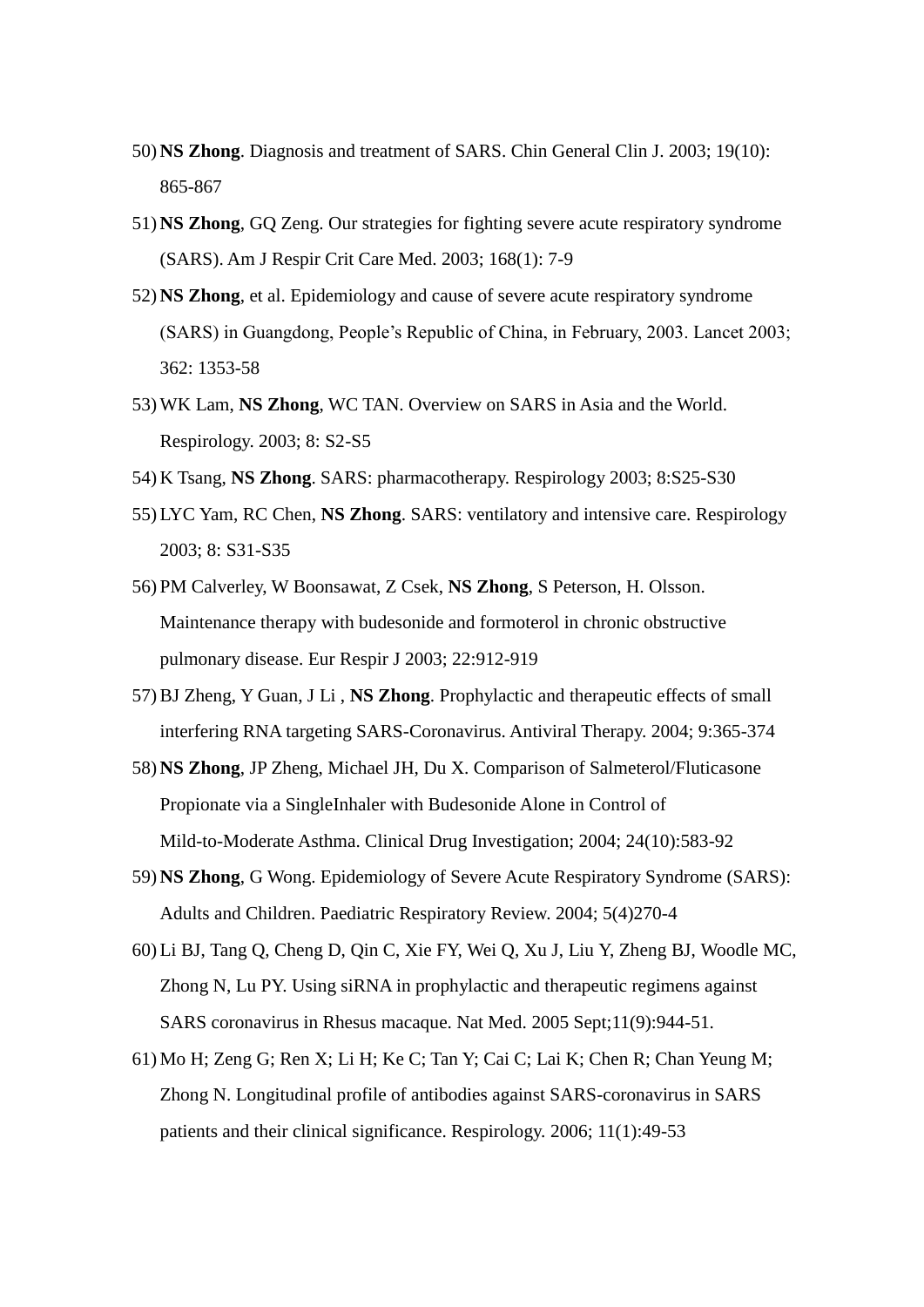- 62)Chen RC, Tang XP, Tan SY, Liang BL, Wan ZY, Fang JQ, **NS Zhong**. Treatment of SARS with glucosteroids: The Guangzhou experience. CHEST. 2006; 129: 1441-52
- 63) **NS Zhong**, Zeng GQ. What have we learned from SARS epidemics in China? Brit Med J. 2006; 333: 289-91
- 64) Zheng JP, Yang L, Wu YM, Chen P, Wen ZG, Huang WJ, Shi Y, Wang CZ, Huang SG, Sun TY, Wang GF, Xiong SD, **NS Zhong**. The efficacy and safety of combination salmeterol (50 microg)/fluticasone propionate (500 microg) inhalation twice daily via accuhaler in Chinese patients with COPD. Chest. 2007;132(6):1756-63.
- 65) Liu S; Zhou Y; Wang X; Wang D; Lu J; Zheng J; Zhong N; Ran P. Biomass fuels are the probable risk factor for chronic obstructive pulmonary disease in rural South China. Thorax. 2007; 62(10): 889-897
- 66) Zhou BP, **NS Zhong**, Guan Yi. Treatment with convalescent plasma for influenza A (H5N1) infection. NEJM. 2007; 357:14-15
- 67) Zhong N; Wang C; Yao W; Chen P; Kang J; Huang S; Chen B; Wang C; Ni D; Zhou Y; Liu S; Wang X; Wang D; Lu J; Zheng J; Ran P. Prevalence of chronic obstructive pulmonary disease in China: a large, population-based survey. Am J Respir Crit Care Med. 2007; 176(8):753-760
- 68) **NS Zhong**, Zeng GQ. Pandemic planning in China: Applying lessons from severe acute respiratory syndrome. Respirology. Respirology (2008) 13 (Suppl. 1), S33–S35
- 69) Zheng JP, Kang J, Huang SG, Chen P, Yao WZ, Yang L, Bai CX, Wang CZ, Wang C, Chen BY, Shi Y, Liu CT, Chen P\*, Li Q, Wang ZS, Huang YJ, Luo ZY, Chen FP, Yuan JZ, Yuan BT, Qian HP, Zhi RC, **NS Zhong**. Effect of carbocisteine on acute exacerbation of chronic obstructive pulmonary disease (PEACE Study): a randomised placebo-controlled study. Lancet 2008; 371: 2013–18
- 70) Zhong N. Preparing for the next flu pandemic: from SARS to avian flu. Singapore Med J 2008: 49(8): 595-598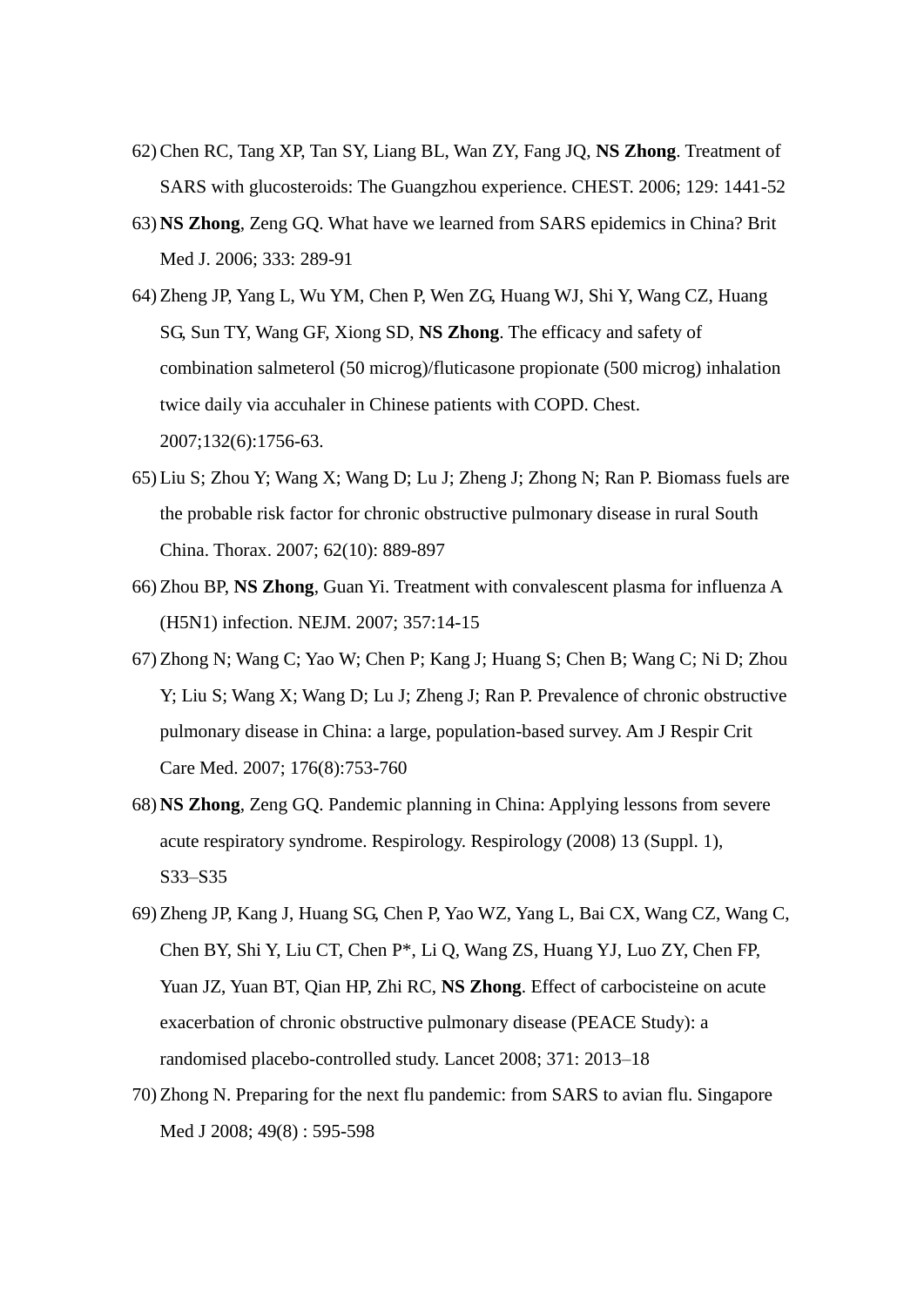- 71) He Z, Li B, Yu L, Liu Q, Zhong N, Ran P. Suppression of oxidant-induced glutathione synthesis by erythromycin in human bronchial epithelial cells. Respiration. 2008;75(2):202-9.
- 72) Li J, Zhou Z, An J, Zhang C, Sun B, Zhong N. Absence of relationships between tuberculin responses and development of adult asthma with rhinitis and atopy. Chest. 2008 Jan;133(1):100-6.
- 73) Zhang D, Yin P, Freemantle N, Jordan R, Zhong N, Cheng KK. An assessment of the quality of randomised controlled trials conducted in China. Trials. 2008 Apr 24;9:22.
- 74)Chen X, Sun R, Hu J, Mo Z, Yang Z, Liao D, Zhong N. Attenuation of bleomycin-induced lung fibrosis by oxymatrine is associated with regulation of fibroblast proliferation and collagen production in primary culture. Basic Clin Pharmacol Toxicol. 2008 Sep;103(3):278-86.
- 75)Cai C, Zeng Y, Chen H, Gu Y, Zeng Q, Zhong N. Fibrobronchoscopic evidence of endobronchial hairs in intrapulmonary teratoma with hemoptysis but without trichoptysis. Am J Med Sci. 2008 Nov;336(5):441-4.
- 76) He C, Liu M, Zhou C, Zhang J, Ouyang M, Zhong N, Xu J. Detection of epidermal growth factor receptor mutations in plasma by mutant-enriched PCR assay for prediction of the response to gefitinib in patients with non-small-cell lung cancer. Int J Cancer. 2009 Nov 15;125(10):2393-9.
- 77) Wu J, Xu J, Cai C, Gao X, Li L, Zhong N. Ag85B DNA vaccine suppresses airway inflammation in a murine model of asthma. Respir Res. 2009 Jun 16;10:51.
- 78) Zhang Q, Lai K, Xie J, Chen G, Zhong N. Does unrestrained single-chamber plethysmography provide a valid assessment of airway responsiveness in allergic BALB/c mice?Respir Res. 2009 Jul 3;10:61.
- 79) He J, Ying W, Yang H, Xu X, Shao W, Guan Y, Jiang M, Wu Y, Zhong B, Wang D, Tucker S, Zhong N. Gemcitabine plus cisplatin chemotherapy with concurrent para-toluenesulfonamide local injection therapy for peripherally advanced nonsmall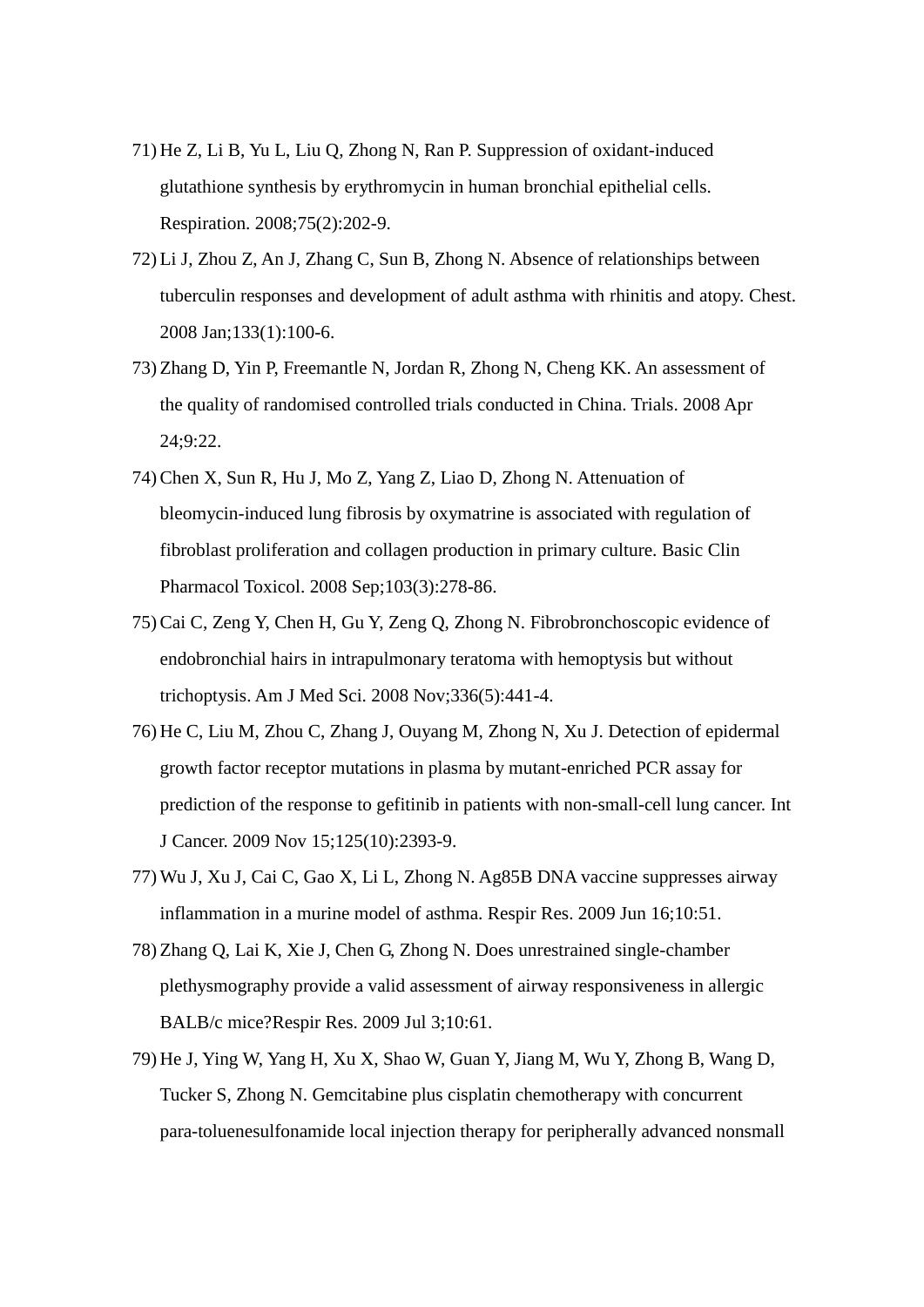cell lung cancer larger than 3 cm in the greatest dimension. Anticancer Drugs. 2009 Oct;20(9):838-44.

- 80) Xie J, Zhang Q, Zhong N, Lai K. BAL fluid 8-isoprostane concentrations in eosinophilic bronchitis and asthma. J Asthma. 2009 Sep;46(7):712-5.
- 81) Xie J, Zhang Q, Lai K, Zhong N. Measurement of nasal airway resistance and response in mice. Int Arch Allergy Immunol. 2010;151(3):262-4.
- 82) Lu W, Ran P, Zhang D, Peng G, Li B, Zhong N, Wang J. Sildenafil inhibits chronically hypoxic upregulation of canonical transient receptor potential expression in rat pulmonary arterial smooth muscle. Am J Physiol Cell Physiol. 2010 Jan;298(1):C114-23.
- 83)Chen L, Lai K, Xie J, Zhong N. Establishment of airway eosinophilic bronchitis mouse model without hyperresponsiveness by ovalbumin. Clin Exp Med. 2011 Mar;11(1):19-24.
- 84) Peng G, Lu W, Li X, Chen Y, Zhong N, Ran P, Wang J. Expression of store-operated Ca2+ entry and transient receptor potential canonical and vanilloid-related proteins in rat distal pulmonary venous smooth muscle. Am J Physiol Lung Cell Mol Physiol. 2010 Nov;299(5):L621-30.
- 85) Lu W, Ran P, Zhang D, Lai N, Zhong N, Wang J. Bone morphogenetic protein 4 enhances canonical transient receptor potential expression, store-operated Ca2+ entry, and basal [Ca2+]i in rat distal pulmonary arterial smooth muscle cells. Am J Physiol Cell Physiol. 2010 Dec;299(6):C1370-8.
- 86) Zhou Y, Hu G, Wang D, Wang S, Wang Y, Liu Z, Hu J, Shi Z, Peng G, Liu S, Lu J, Zheng J, Wang J, Zhong N, Ran P. Community based integrated intervention for prevention and management of chronic obstructive pulmonary disease (COPD) in Guangdong, China: cluster randomised controlled trial. BMJ. 2010 Dec 1;341:c6387.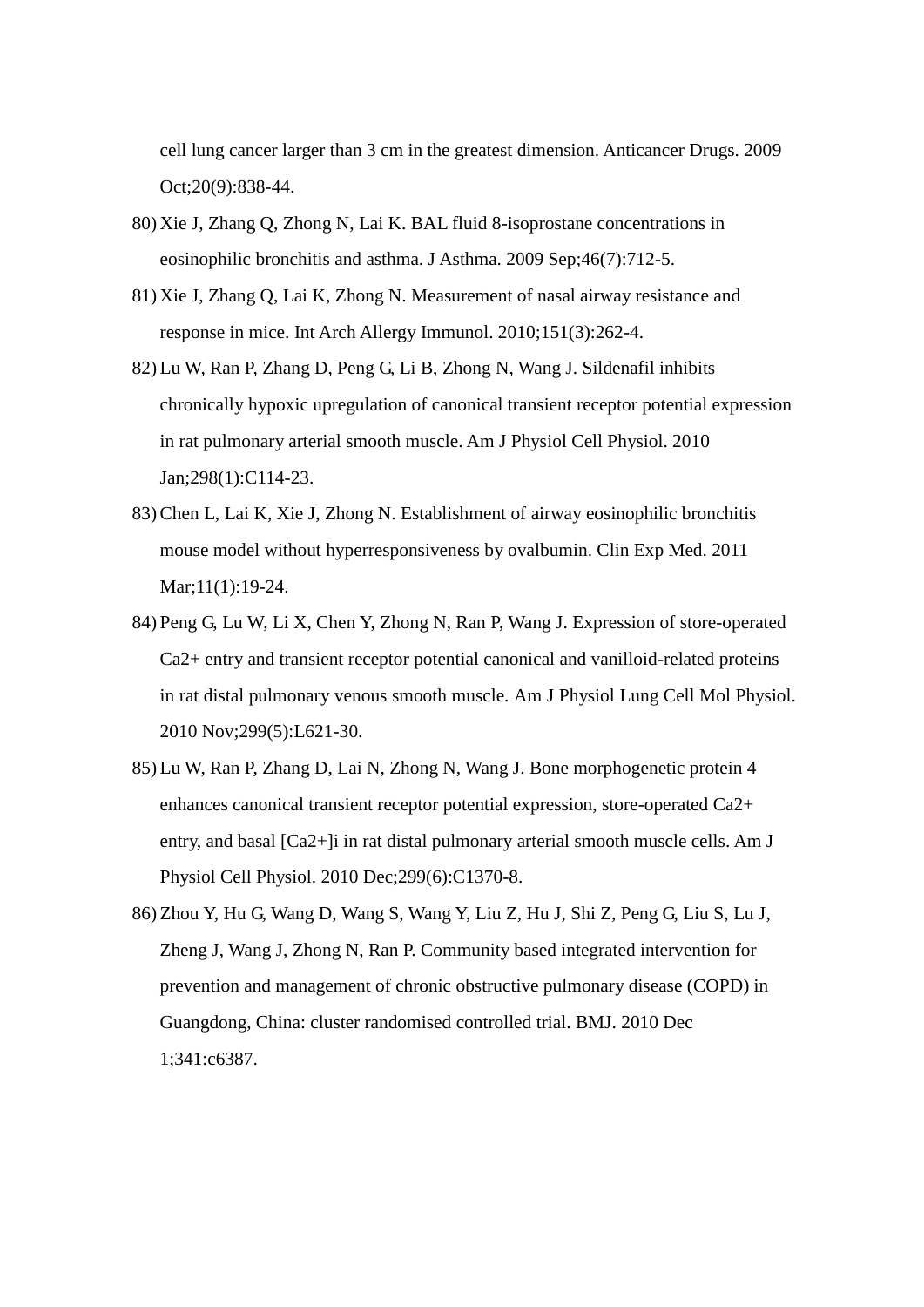- 87) Guan Y, Zeng Q, Yang H, Zheng J, Li S, Gao Y, Deng Y, Mei J, He J, Zhong N. Pulmonary alveolar proteinosis: quantitative CT and pulmonary functional correlations. Eur J Radiol. 2012 Sep;81(9):2430-5.
- 88) Li J, Huang Y, Lin X, Zhao D, Tan G, Wu J, Zhao C, Zhao J, Spangfort MD, Zhong N; China Alliance of Research on Respiratory Allergic Disease (CARRAD). Influence of degree of specific allergic sensitivity on severity of rhinitis and asthma in Chinese allergic patients. Respir Res. 2011 Jul 15;12:95.
- 89)Chung KF, Zhang J, Zhong N. Outdoor air pollution and respiratory health in Asia. Respirology. 2011 Oct;16(7):1023-6.
- 90)Chen L, He Z, Qin L, Li Q, Shi X, Zhao S, Chen L, Zhong N, Chen X. Antitumor effect of malaria parasite infection in a murine Lewis lung cancer model through induction of innate and adaptive immunity. PLoS One. 2011;6(9):e24407.
- 91) Zhong N, Zheng J, Wen F, Yang L, Chen P, Xiu Q, Yao W, Sun T, Zhao Z, Shen H, Shi Y, Lin J, Li Q. Efficacy and safety of budesonide/formoterol via a dry powder inhaler in Chinese patients with chronic obstructive pulmonary disease. Curr Med Res Opin. 2012 Feb;28(2):257-65.
- 92) Yang Z, Wang Y, Zhong S, Zhao S, Zeng X, Mo Z, Qin S, Guan W, Li C, Zhong N. In vitro inhibition of influenza virus infection by a crude extract from Isatis indigotica root resulting in the prevention of viral attachment. Mol Med Rep. 2012 Mar; 5(3): 793-9.
- 93) Zeng G, Zhong N. Translational medicine: what is in a name from the perspective of Chinese clinicians?Sci China Life Sci. 2011 Dec;54(12):1077-80.
- 94) Li H, Qiu Y, Zhang X, Xu X, Liao D, Wang W, Wen D, Dong Q, Xian H, Wang D, Zhong N, He J. Establishment of a lung cancer biobank of a southern chinese population. J Thorac Dis. 2009 Dec;1(1):17-22.
- 95) McEvoy RD, Anderson CS, Antic NA, Chen B, He Q, Heeley E, Huang S, Huang Y, Wang J, Zhong N. The sleep apnea cardiovascular endpoints (SAVE) trial: Rationale and start-up phase. J Thorac Dis. 2010 Sep;2(3):138-43.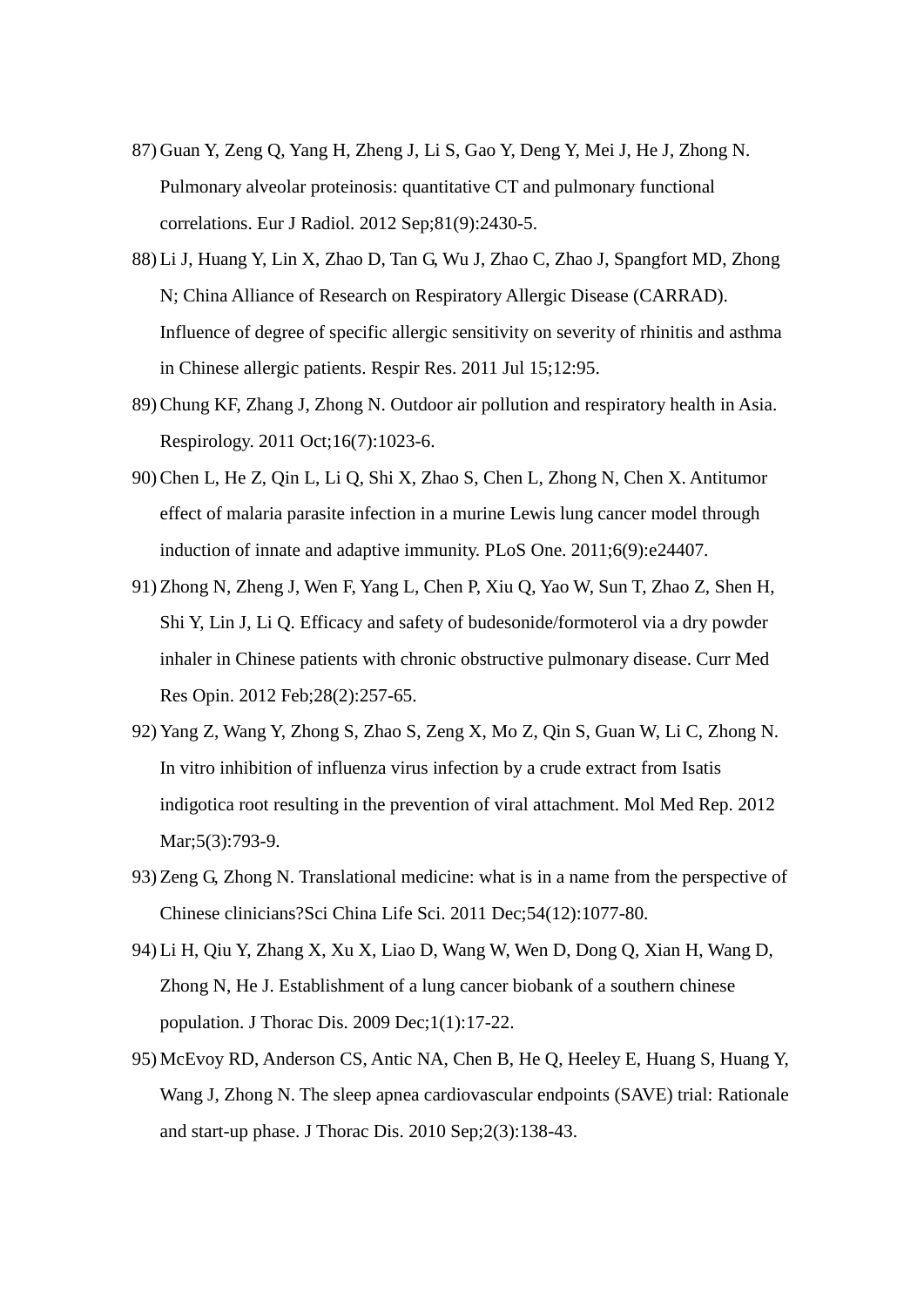- 96) Li J, Huang Y, Lin X, Zhao D, Tan G, Wu J, Zhao C, Zhao J, Spangfort MD, Lai X, Zhong N; China Alliance of Research on Respiratory Allergic Disease (CARRAD). Factors associated with allergen sensitizations in patients with asthma and/or rhinitis in China. Am J Rhinol Allergy. 2012 Mar-Apr;26(2):85-91.
- 97) Zhang Q, Illing R, Hui CK, Downey K, Carr D, Stearn M, Alshafi K, Menzies-Gow A, Zhong N, Fan Chung K. Bacteria in sputum of stable severe asthma and increased airway wall thickness. Respir Res. 2012 Apr 18;13:35.
- 98) Zhong N. Nipping it in the bud: An inspiring mission for prevention and management of COPD. J Thorac Dis. 2012 Apr 1;4(2):102-5.
- 99) Lai K, Luo W, Zeng G, Zhong N. Diagnosis and treatment of chronic cough in China: an insight into the status quo. Cough. 2012 Jul 28;8(1):4.
- 100) Zeng G, Sun B, Zhong N. Non-smoking-related chronic obstructive pulmonary disease: a neglected entity?Respirology. 2012 Aug;17(6):908-12.
- 101) Lai X, Li J, Xiao X, Liu E, Zhang C, Wang H, Gjesing B, Zhong N, Spangfort MD. Specific IgG4 production during house dust mite immunotherapy among age, gender and allergic disease populations. Int Arch Allergy Immunol. 2013;160(1):37-46.
- 102) Wang H, Yang L, Zou L, Huang D, Guo Y, Pan M, Tan Y, Zhong H, Ji W, Ran P, Zhong N, Lu J. Association between chronic obstructive pulmonary disease and lung cancer: a case-control study in Southern Chinese and a meta-analysis. PLoS One. 2012;7(9):e46144.
- 103) Guan W, Zheng J, Gao Y, Jiang C, Xie Y, An J, Yu X, Liu W, Zhong N. Leukotriene D4 and methacholine bronchial provocation tests for identifying leukotriene-responsiveness subtypes. J Allergy Clin Immunol. 2013 Feb;131(2):332-8. e1-4.
- 104) Yang L, Qiu F, Lu X, Huang D, Ma G, Guo Y, Hu M, Zhou Y, Pan M, Tan Y, Zhong H, Ji W, Wei Q, Ran P, Zhong N, Zhou Y, Lu J. Functional polymorphisms of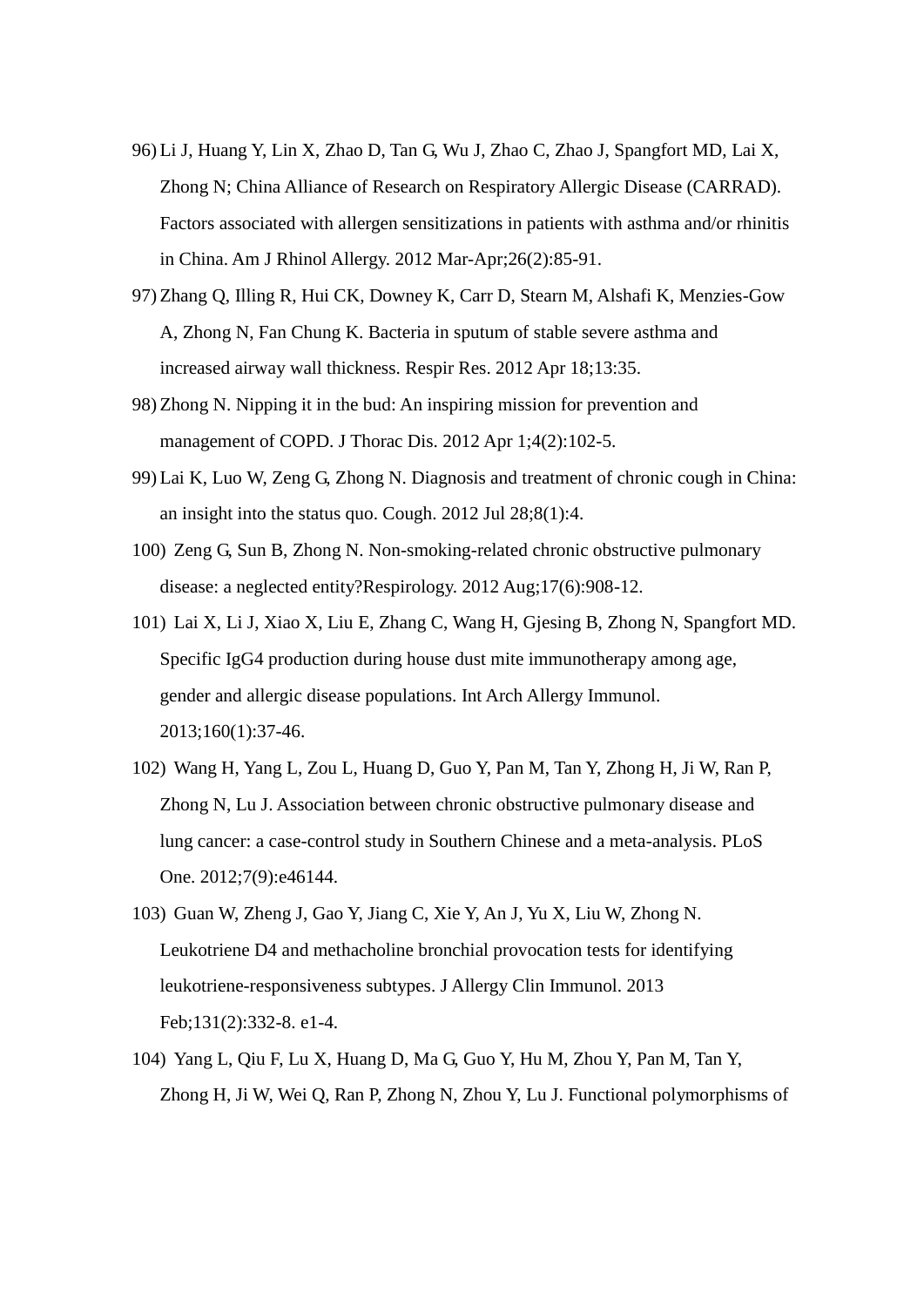CHRNA3 predict risks of chronic obstructive pulmonary disease and lung cancer in Chinese. PLoS One. 2012;7(10):e46071.

- 105) Wang J, Jiang Q, Wan L, Yang K, Zhang Y, Chen Y, Wang E, Lai N, Zhao L, Jiang H, Sun Y, Zhong N, Ran P, Lu W. Sodium tanshinone IIA sulfonate inhibits canonical transient receptor potential expression in pulmonary arterial smooth muscle from pulmonary hypertensive rats. Am J Respir Cell Mol Biol. 2013 Jan;48(1):125-34.
- 106) Cui J, Zhou Y, Tian J, Wang X, Zheng J, Zhong N, Ran P. A discriminant function model as an alternative method to spirometry for COPD screening in primary care settings in China. J Thorac Dis. 2012 Dec;4(6):594-600.
- 107) Liu C, Chen R, Luo W, Lai K, Zhong N. Neurogenic airway inflammation induced by repeated intra-esophageal instillation of HCl in guinea pigs : Neurogenic Airway Inflammation Induced by Repeated Intra-esophageal Instillation of HCl in Guinea Pigs. Inflammation. 2013 Apr;36(2):493-500.
- 108) Deng F, Tang Q, Zheng Y, Zeng G, Zhong N. Infrared thermal imaging as a novel evaluation method for deep vein thrombosis in lower limbs. Med Phys. 2012 Dec;39(12):7224-31.
- 109) Lai K, Chen R, Lin J, Huang K, Shen H, Kong L, Zhou X, Luo Z, Yang L, Wen F, Zhong N. A prospective, multicenter survey on causes of chronic cough in china. Chest. 2013 Mar 1;143(3):613-20.
- 110) Huang D, Yang L, Liu Y, Zhou Y, Guo Y, Pan M, Wang Y, Tan Y, Zhong H, Hu M, Lu W, Ji W, Wang J, Ran P, Zhong N, Zhou Y, Lu J. Functional polymorphisms in NFκB1/IκBα predict risks of chronic obstructive pulmonary disease and lung cancer in Chinese. Hum Genet. 2013 Apr;132(4):451-60.
- 111) Zhang C, Li J, Lai X, Zheng Y, Gjesing B, Spangfort MD, Zhong N. House dust mite and storage mite IgE reactivity in allergic patients from Guangzhou, China. Asian Pac J Allergy Immunol. 2012 Dec;30(4):294-300.